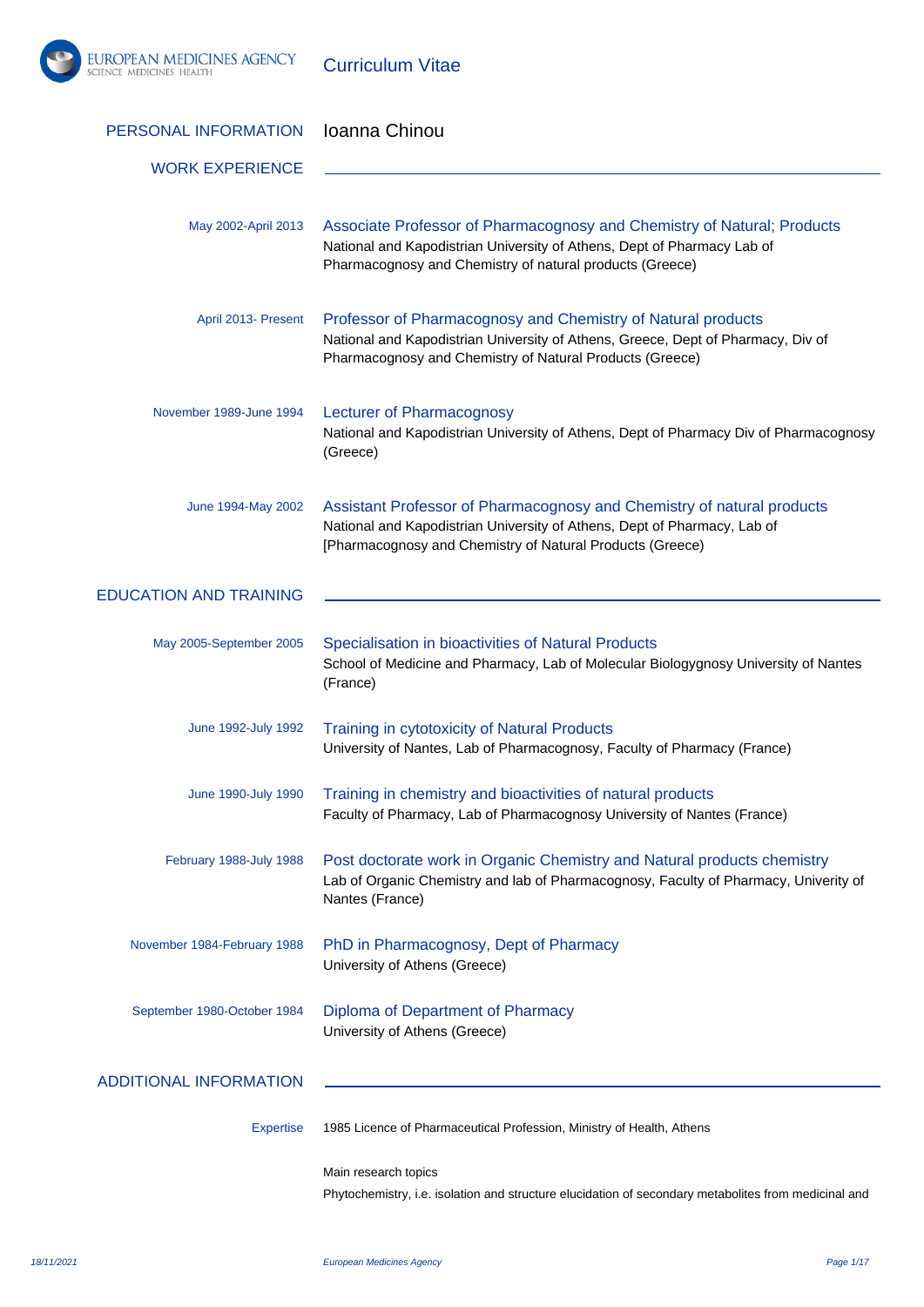aromatic (essential oils etc]

 Spectroscopy, highfield NMR, 1D & 2D, Analytical techniques: HPLC, MPLC, VLC, CC, TLC.

 Biological activities, antibacterial and antifungal, antioxidant, cytotoxic / cytostatic activities in vitro and in vivo.

 Chemical and pharmacological investigation of bee-keeping products (honeys, propolis, royal jelly, pollen).

 Phytochemical ivestigation of Boraginaceae species

Teaching responsibilities

In the Undergraduate programme of studies in the Faculty of of Pharmacy at the National and Kapodistrian University of Athens, responsible for teaching the following lessons:

Lab of Pharmacognosy II (Chemical analyses, extractions, chromatographical methods, essential oils of medicinal plants)

Lessons of "Basic principles of Biotechnology- Bioassays" and <>

In the postgraduate programme of studies in the Dept of Pharmacy at the National and Kapodistrian University of Athens, teaching the compulsory lessons of "Chemistry of Natural products I" and "Phytochemical analyses II"

Publications 1. "Les constituants polyphenoliques de Myrtus communis L." I.Chinou, N.Lakkas, S.Philianos\* Pl.Med.et Phytother., XXIII,2, p. 18-23, 1988 2. "Flavonol derivatives from the leaves of Mitragyna speciosa" 1st communication, C.Harvala\*, I.Chinou Die Pharmazie 43,5, p.372, 1988 3. "Polyphenolic compounds from the leaves of Mitragyna speciosa" 2nd communication, I.Chinou,C.Harvala\* Fitoterapia LXI, p.156, 1989 4. "Polyphenolic compounds from the fruits of Myrtus communis L." I.Chinou, C.Demetzos, C.Harvala\* Fitoterapia, LIX p.94, 1989 5."The essential oil of Cistus parviflorus and a comparative study of its antimicrobial activity with that of Cistus mospeliensis", C.N.Demetzos, I.Chinou, C.Harvala\*,V.Homatidou Fitoterapia, LXI, p.439-444, 1990 6. "Substances polyphenoliques des feuilles de Cynara scolymus L." I.Chinou, C.Harvala, S.Philianos\* Ann. Pharm. Franc., 44, 2, p.95-98, 1989 7. "Antimicrobial activity screening of 32 common constituents of Essential Oils" J.B.Hinou\*, C.E.Harvala, E.B.Hinou Die Pharmazie 44,4, p.302-303, 1989 8."Cytotoxic and antimicrobial principles from the roots of Aristolochia longa L." J.Hinou, C.Demetzos, C.Roussakis, C.Harvala\* Intern.Journ. of Crude Drug Research Vol. 28, No2, p. 149-151 , 1990 9. "Activite differenciatrice de deux substances naturelles les Cu 1 et le bistramide vis-a-vis des NSCLC-N6 in vitro". C.Roussakis\*,C.Gratas, I.Chinou,F.Auduin, N.Robillard, D.Guiffes, J.F..Verbist Bull. Cancer 76, p.478-479, 1989. 10. "Flavonoids of the plant Calamintha grandiflora Moench".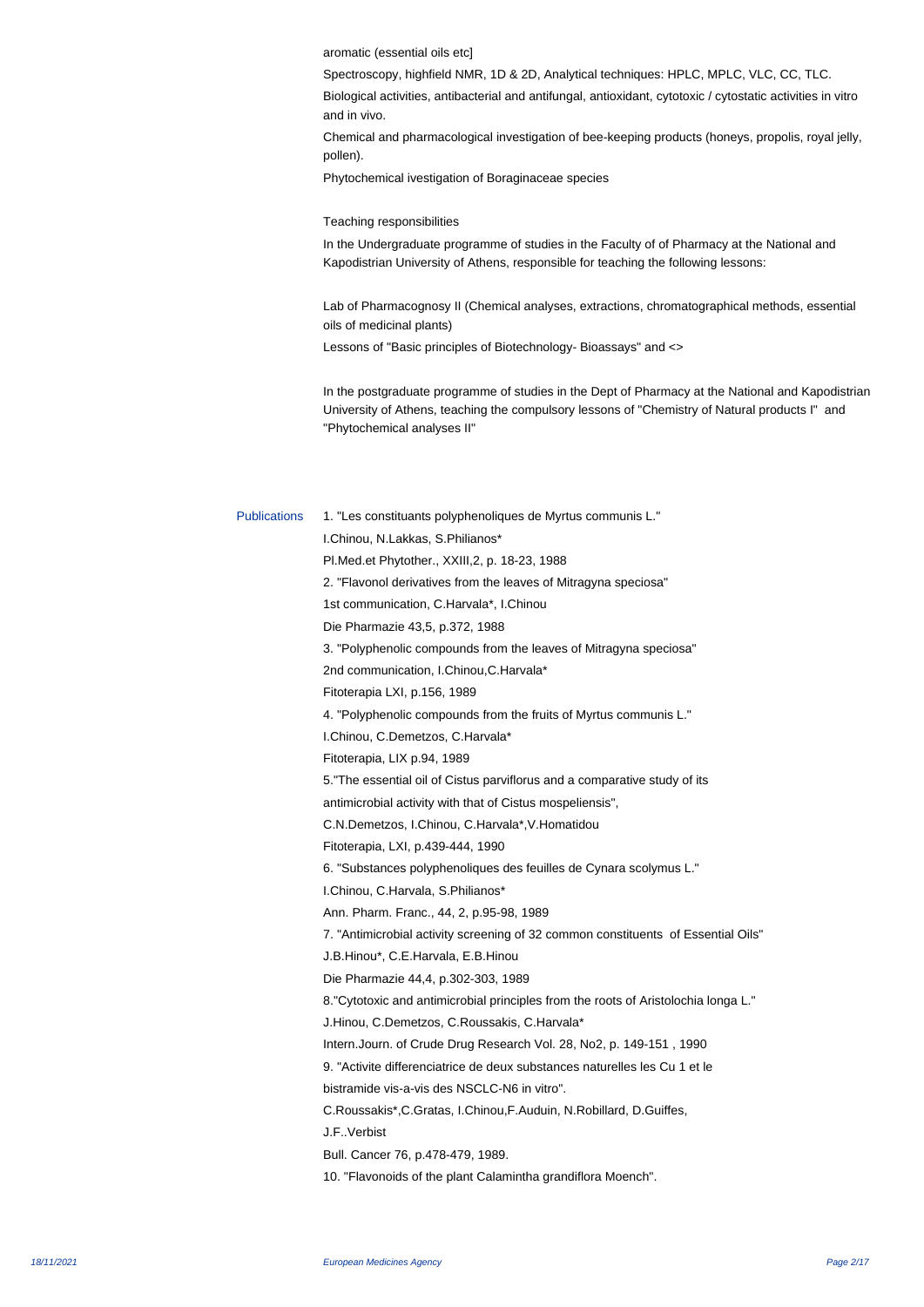C.Souleles\*,C.Harvala, I.Chinou Int.Journ. of Pharmacognosy, 29, No4, p.317-319, 1991. 11."Composition and antibacterial activity of the essential oil of Tordylium apulum L." C.Kofinas, I.Chinou\*, A.Gally, C.Harvala Journal of Essential Oil Research, 5, p.33-36, 1993 (IF 0.367) 12."Antimicrobial screening on the eastern Mediterranean algae" C.Vayias,V.Roussis,I.Chinou\*, C.Harvala Planta Medica 7, Vol.58, p.653-654, 1992 13."Cytotoxic and antibacterial activity of labdane-type diterpenes isolated from the aerial parts from Cistus incanus subsp.creticus (L.) Heywood." I.Chinou, C.Demetzos,C.Harvala\*, C.Roussakis, J.F.Verbist Planta Medica, 60, 34-36, 1994. 14."Saponin-like substances inhibit a-galactosidase production in the endosperm of fenugreek seeds (Trigonella foenum graecum L.)" K.Zambou,C.Spyropoulos\*, I.Chinou, F.Kontos Planta, 189,p.207-212, 1993. 15."-Synthesis,Crystal Structure and Biological properties of a new series of lipophilic s- Triazines, dihy drofolate reductase inhibitors" P.Tsitsa, E. Antniadou-Vyza\*, E. Eliopoulos, S. Hamodrakas, A.Tsantili-Kakoulidou, E.Lada-Hitiroglou, I.Chinou, C. Roussakis, A. Hempel, N. Camer- man, F.P. Ottensmeyer, D.A.Vaden Berghe European Journal of Medicinal Chemistry, 28 p.149-158, 1993. 16."Synthesis and anticancer activity of novel 4-morpholino-1- (alkyl-phenylthio)-2-butanones (Mannich bases)" T.Siatra-Papastaikoudi\*, S.Tsotinis, I.Chinou, C.Roussakis Il Farmaco 49, 3, 221-223, 1994. 17."Cytotoxic activity of Xanthatin and the crude extracts of Xanthium strumarium L." C.Roussakis , I.Chinou, C.Vayias, C.Harvala\*,J.F.Verbist Planta Medica 60, 473-474, 1994.. 18."A comparative chemotaxonomic study of 8 taxa of Lomelosia RAF.; fatty acids and sterol composition. Antibacterial activity" D.Perdetzoglou, C.Kofinas, I.Chinou , A.Loukis\*, A.Gally Feddes Repertorium 107, 1-2 pp. 37-42, 1996. 19."Identification and Bacteriostatic Activity of the Essential Oil of Lamium garganicum L. ssp. laevigatum Arcangeli" V.Roussis, I. Chinou, D.Perdetzoglou, A. Loukis\* Journal of Essential Oil Research 8, 3 p.291-293, 1996 20."Chemical and Biological Studies on two Helichrysum species of Greek Origin" I.Chinou\*, V.Roussis, D.Perdetzoglou, A.Loukis Planta Medica 62, 4 pp.377-379, 1996. 21."Chemical and Biological Studies on two Helichrysum species of Greek Origin ." I.Chinou\*, V.Roussis, D.Perdetzoglou, O. Tzakou, A.Loukis Planta Medica 63, pp.181-183, 1997. 22."The Occurence of Three Chemotypes of Thymus logicaulis Presl. sp. chaubardii in the same population and their Antibacterial properties" O. Tzakou\*, E. Verykokidou, V.Roussis, I.Chinou Journal of Essential Oil Research 10, 97-99, 1998 23."Polyphenolic constituents from the leaves of two Cynara species growing in Greece"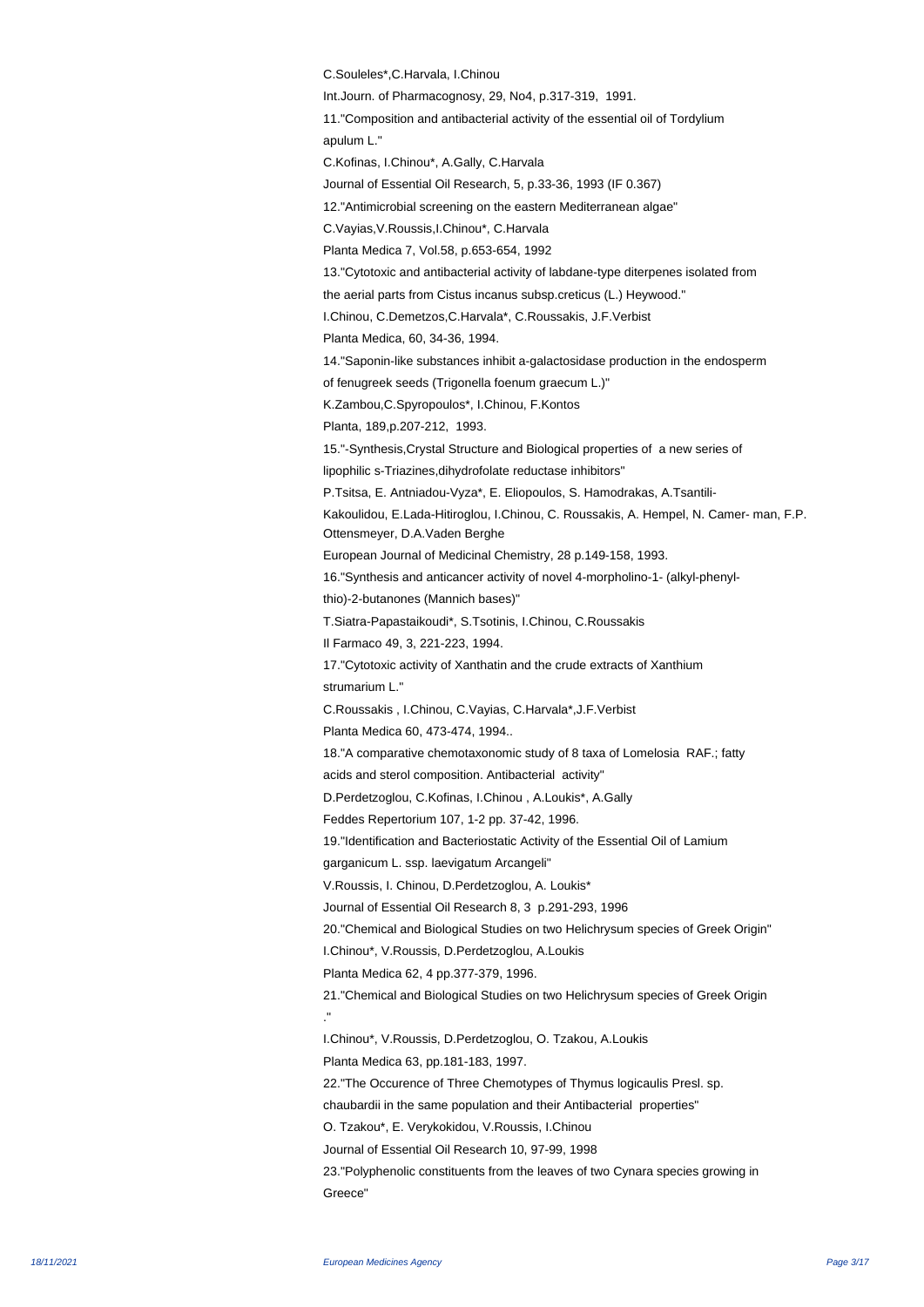I. Chinou\*, C.Harvala Planta Medica 63 469-470, 1997 24."Flavonoids and Bioactive coumarins of Tordylium apulum L." C. Kofinas, I. Chinou, A.Loukis, C.Harvala\*, M.Maillard, K.Hostettmann, Phytochemistry 48(4) 637-641, 1998. 25."Cytotoxic Coumarins from the Aerial parts of Tordylium apulum L. and their effects on a non-small cell bronchial carcinoma line" C. Kofinas, I. Chinou\*, A.Loukis, C.Harvala, C. Roussakis, M. Maillard, K. Hostettmann Planta Medica 64, 174-176, 1998. 26. "Antibacterial Labdane-Type Diterpenes from the resin "Ladano" of Cistus creticus subsp. Creticus" E.Kalpoutzakis, I.Chinou, S.Mitaku, A.L.Skaltsounis\* and C.Harvala Natural Product Letters 11,173-179, 1998. 27. "Chemical constituents from Ecballium elaterium L.(Cucurbitaceae) and their effects on a non small cell bronchial carcinoma line" D.Lazaris, I.Chinou\*, V.Roussis, C.Vayias, C.Roussakis Pharmaceuticals and Pharmacological Letters 7, 4:50-51, 1997. 28."Composition and Antibacterial activity of the Essential Oils of Helichrysum rupestre and H. ambiguum Growing in the Balearic Islands (Part III)". V.Roussis, M. Tsoukatou, I.Chinou\*, A. Ortiz Planta Medica 64, 675-676, 1998. 29."Chemical Composition of the Essential oil and Headspace analyses of two Helichrysum species grown in Spain". V.Roussis\*, M. Tsoukatou, I.Chinou, P.V. Petrakis and A. Ortiz Journal of Essential Oil Research, 11,511-516, 1999 30."Composition and Antibacterial activity of the Essential Oils of Stachys chrysantha and S. candida Growing in South Greece" H.Skaltsa\*, D.Lazari, I.Chinou, A.Loukis Planta Medica 65, 255-256, 1999. 31."Antibacterial and Cytytotoxic Natural and Synthesized Hydroquinones from sponge Ircinia spinosula" N Mihopoulos, C Vagias, I.Chinou, Roussakis C, Scoullos M, Harvala C., Roussis V. Zeitschrift fur Natuforschoung C, 54c, 417-423, 1999. 32."Chemical composition and antimicrobial activity of the essential oils of Pistacia lentiscus var. chia" P. Magiatis, E. Meliou, A.L. Skaltsounis, I. B. Chinou, S. Mitakou\* Planta Medica 65, 749-751, 1999 33."Volatile constituents of four Helichrysum species grown in Greece" Roussis\* V, M. Tsoukatou, P. Petrakis, I. Chinou, M. Skoula J.B.Harborne Biochemical Systematics and Ecology 28, 163-175, 2000.. 34."A comparative chemotaxonomic study of eight taxa of the Dipsacaceae family" C.Perdetzoglou, C. Kofinas, I. Chinou, A. Loukis, C. Harvala Plant Biosystems 134, (2) 213-218, 2000 35. "Chemical composition and antimicrobial activity of Phlomis lanata L. growing in Greece" M. Couladis\*, A.,Tanimanidis,O. Tzakou, I.B. Chinou, C. Harvala Planta Medica 66, 670-672, 2000. 36. "Antibacterial activity of volatile secondary metabolites from Caribbean soft corals of the genus Gorgonia"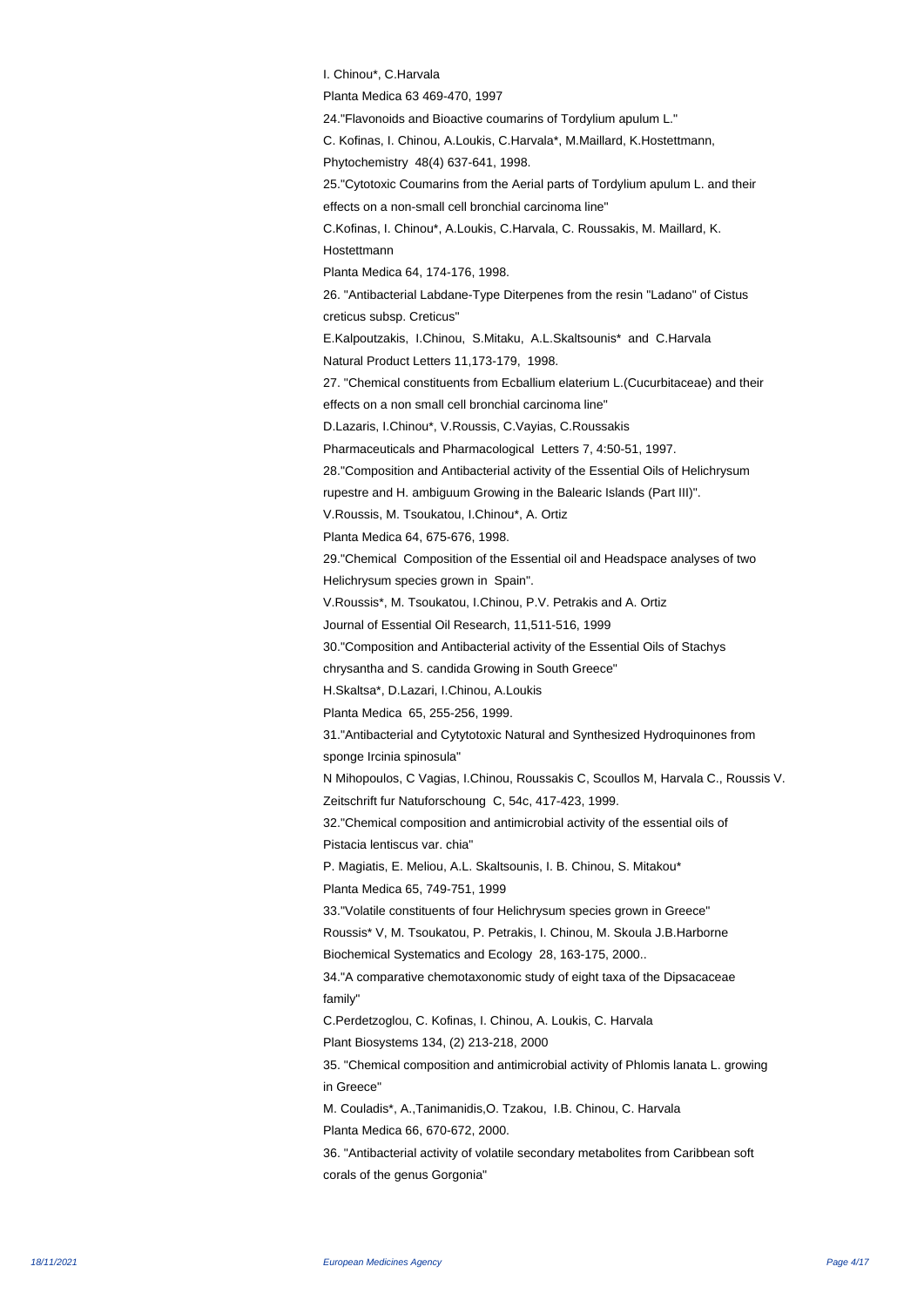V. Roussis, I. B. Chinou\*, Ch. Tsitsibikou, C. Vagias, P. Petrakis Flavour and Fragrance Journal Vol. 16 (6), 364-366, 2001. 37. "Essential Oil of Salvia ringens Sibth. & Sm. and Antimicrobial activities" O. Tzakou\*, D. Pitarokili, I. Chinou, C. Harvala Planta Medica 67,1, p 81-83 2001. 38. "Cistus creticus: source of Natural and Hemisynthetic antimicrobial Labdanetype diterpenes" E.Kalpoutzakis, Aligiannis N., S.Mitaku, I.Chinou, A.L.Skaltsounis\* C. Harvala Zeitschrift fur Natuforschoung C 56, 49-52, 2001. 39. "Composition and Antibacterial activity of the Essential oils of five taxa of Sideritis from Greece" N. Aligiannis, E. Kalpoutzakis, . B. Chinou, S. Mitakou\*, E. Gikas, A. Tsarbopoulos J. Agricultural and Food Chemistry Vol. 49, 2, 811-815, 2001. 40. "Composition and Antimicrobial activity of the Essential oils two Origanum species" Kalpoutzakis E., N. Alligiannis, S. Mitaku, I. Chinou\* J. Agric. Food Chem 49/09, 4168-4170, 2001. 41."Eucalyptus camaldulensis: Volatiles from immature flowers and high production of 1,8-cineole and -pinene by in vitro cultures" Giamakis, O. Kretsi, I. B. Chinou, C. Ganis-Spyropoulos\* Phytochemistry 58(2): 351-355, 2001 42. "New hemisynthetic Manoyl Oxide Derivatives with Antimicrobial activity" E.Kalpoutzakis, AligiannisN., S. Mitaku, I. Chinou, C. Harvala, A.L.Skaltsounis\* Chem Pharm. Bull. 49(7) 814-817, 2001. 43 "Composition and Antibacterial Activity of the Essential oils of Helichrysum var. spathulatum, var. scadens, Growing in Crete" M. Tsoukatou, Vassilios Roussis, Ioanna B. Chinou\*, P.V. Petrakis J. Essent. Oil Research , 14, 459-461, 2002 44. "Cantleyoside-dimethyl-acetal and other Iridoid Glucosides from Pterocephalus perennis - Antimicrobial activities" K. Graikou, N. Aligiannis, I.B. Chinou\*, C. Harvala Zeitschrift fur Natuforschoung C , Vol. 57, 95-99, 2002 45. "Composition and Antimicrobial Activity of the Essential Oil of Ballota pseudodictamnus (L.) Bentham." M. Couladis\*, I. B. Chinou, O. Tzakou, A. Loukis Phytotherapy Research 2002. 46."Megistoquinones I and II, two quinoline alkaloids from the bark of Sarcomelicope megistophylla" N. Fokialakis, P. Magiatis, I. Chinou, S. Mitakou, F. Tillequin Chem. Pharm. Bull., Vol. 50, 3, 413-414 2002 47."In vitro antimicrobial activity and chemical composition of the essential oils of three Greek Achillea species". P. Magiatis, A.L. Skaltsounis , I. B. Chinou, S. A. Haroutounian\* Zeitschrift fur Natuforschoung C, Vol. 57, 287-290, 2002. 48." new lignan-glycoside and other constituents from Cephalaria ambrosioides" S. Passi, N. Aligiannis, A.L.Skaltsounis, I.B. Chinou\* Natural Product Research (formely Natural Product Letters) 16(6), 365-370, 2002 49. "Chemical constituents of Inula verbascifolia ssp. methanea" Harvala E., N. Aligiannis, A.L. Skaltsounis, H. Pratsinis, G. Lambrinidis, C. Harvala, I.B. Chinou\*. Journal of Natural Products 65, 1045-1048, 2002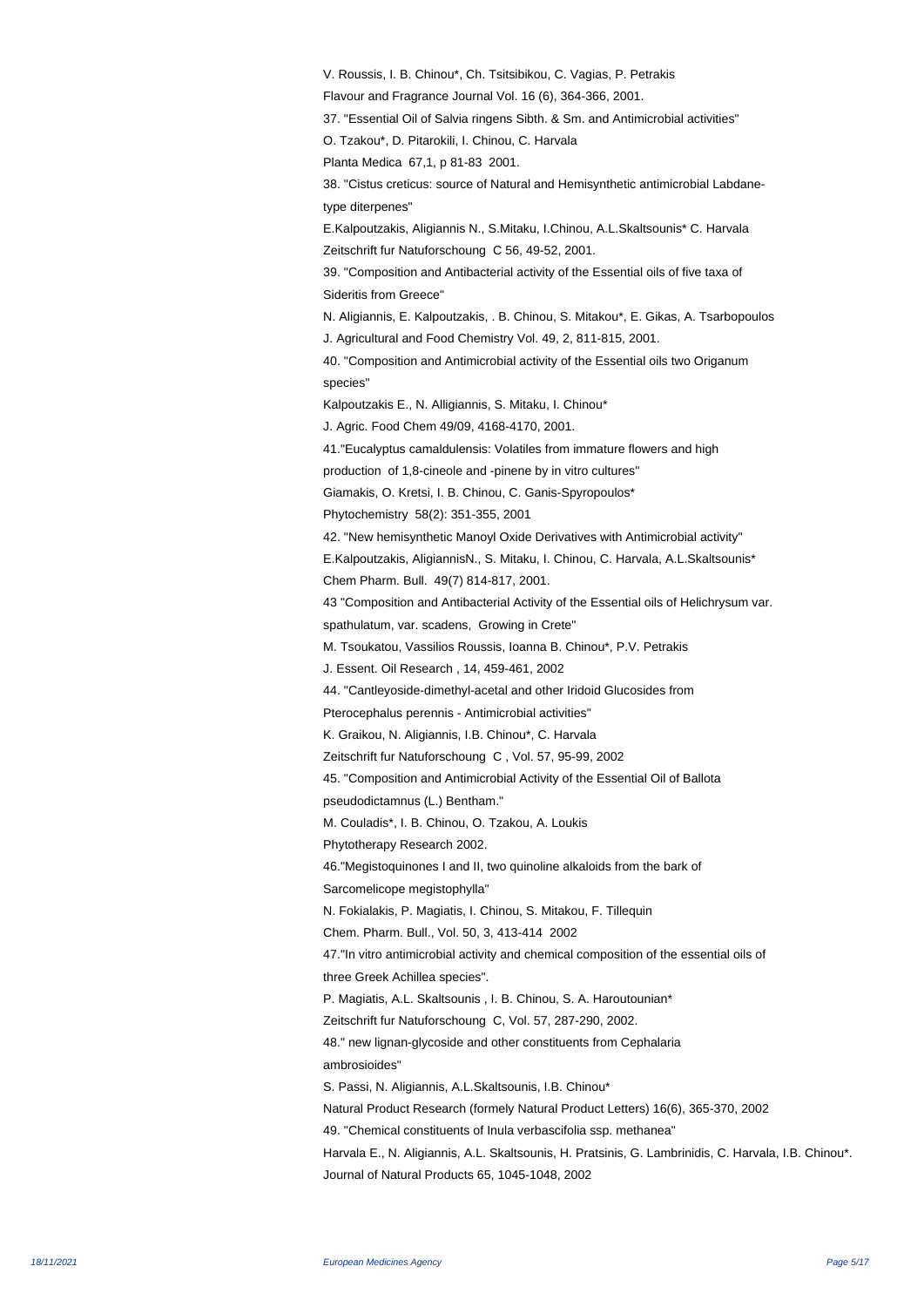50. "Volatiles with antimicrobial activity from the roots of Greek Paeonia taxa " V. Papandreou, P. Magiatis, I. Chinou, E. Kalpoutzakis, A.L. Skaltsounis, A.Tsarbopoulos, Journal of Ethnopharmacology, Vol. 81, 101-104, 2002 51. "Composition and Antimicrobial Activity of the Essential Oil of H. rumeliacum subsp. apollinis (Boiss. & Heldr.) from Greece " M. Couladis, I. B. Chinou, O. Tzakou, P. V. Petrakis Phytotherapy Research 17 (2): 152-154 2003 52. "Iridoids from Scabiosa variifolia Growing in Greece" Papalexandrou A., P. Magiatis, D. Perdetzoglou, A.L. Skaltsounis, I.B. Chinou\*, C. Harvala Biochem. System. Ecol. Vol. 31, 1, 91-93, 2003 53. "Composition and Antibacterial Activity of the Essential oils of Helichrysum kraussii, and H. rugulosum from South Africa". C. Bougatsos, J.J. M. Meyer, P. Magiatis, C. Vagias, and Ioanna B. Chinou\* Flavour and Fragrance Journal, 18, 48-51, 2003 54."Composition and Antimicrobial Activity of the Essential Oils of two different populations of Lippia javanica growing in Tanzania." O. Ngassapa, D. Runyoro, E. Harvala, I. B. Chinou\* Flavour and Fragrance Journal, 18 (3): 221-224 , 2003 55."Composition of fruit volatiles and annual changes in the volatiles of leaves of Eucalyptus camaldulensis Dehn. growing in Greece" D.Tsiri, O. Kretsi, I. B. Chinou\*, C. K. Spyropoulos Flavour and Fragrance Journal, 18 (3): 244-247, 2003 56."Pyrrolizidin Alkaloids from Onosma leptantha" O. Kretsi, N. Aligiannis, A.L. Skaltsounis, I.B. Chinou\* Helvetica Chimica Acta, 86, 3136-3140, 2003 57."Composition and Antimicrobial activity of the Essential oils Greek Phlomis species" Kalpoutzakis E. , N. Alligiannis, Kyriakopoulou e., S. Mitaku, I. Chinou\* Flavour and Fragrance Journal, 19:320-324, 2004. 58. "Composition and Antibacterial activity of the essential oil of the cultivated species of Helichrysum amorginum growing in Amorgos I B. Chinou\*, C. Bougatsos, D. Perdetzoglou Journal of Essential Oil-Research 16 (3) , pp. 243-245, 2004 59. "New Diterpenes from Croton insularis " K.Graikou, N.Aligiannis, A.L.Skaltsounis, I.Chinou\*, S.Michel, F.Tillequin, M. Litaudon Journal of Natural Products, 67,4, 685-688, 2004 60."Chemical analysis and antimicrobial activity of Greek propolis constituents" Melliou Eleni, Chinou Ioanna\* Planta Medica, 70, 515-519, 2004. 61."Chemical Composition and in vitro Antimicrobial Activity of the Essential oils of Two Helichrysum Species from Tanzania" C.Bougatsos, O. Ngassapa, D.K.B. Runyoro, I.B. Chinou\* Zeitschrift fur Natuforschoung C, 59c , 368-372, 2004 62. "Triterpenic derivatives of Achillea alexandri-regis Bornm & Rudski", T. Kundakovic, N. Fokialakis, P. Magiatis, N. Kovacevic, I. Chinou\*, Chem.Phar. Bull.52 (12): 1462-1465, 2004 63." Natural and synthetic 2,2-dimethylpyranocoumarins with antibacterial activity" E. Melliou, P. Magiatis\*, S. Mitaku, A.L. Skaltsounis, E. Chinou, I. Chinou Journal of Natural Products 68 (1): 78-82, 2005 64."Chemical constituents from Croton insularis"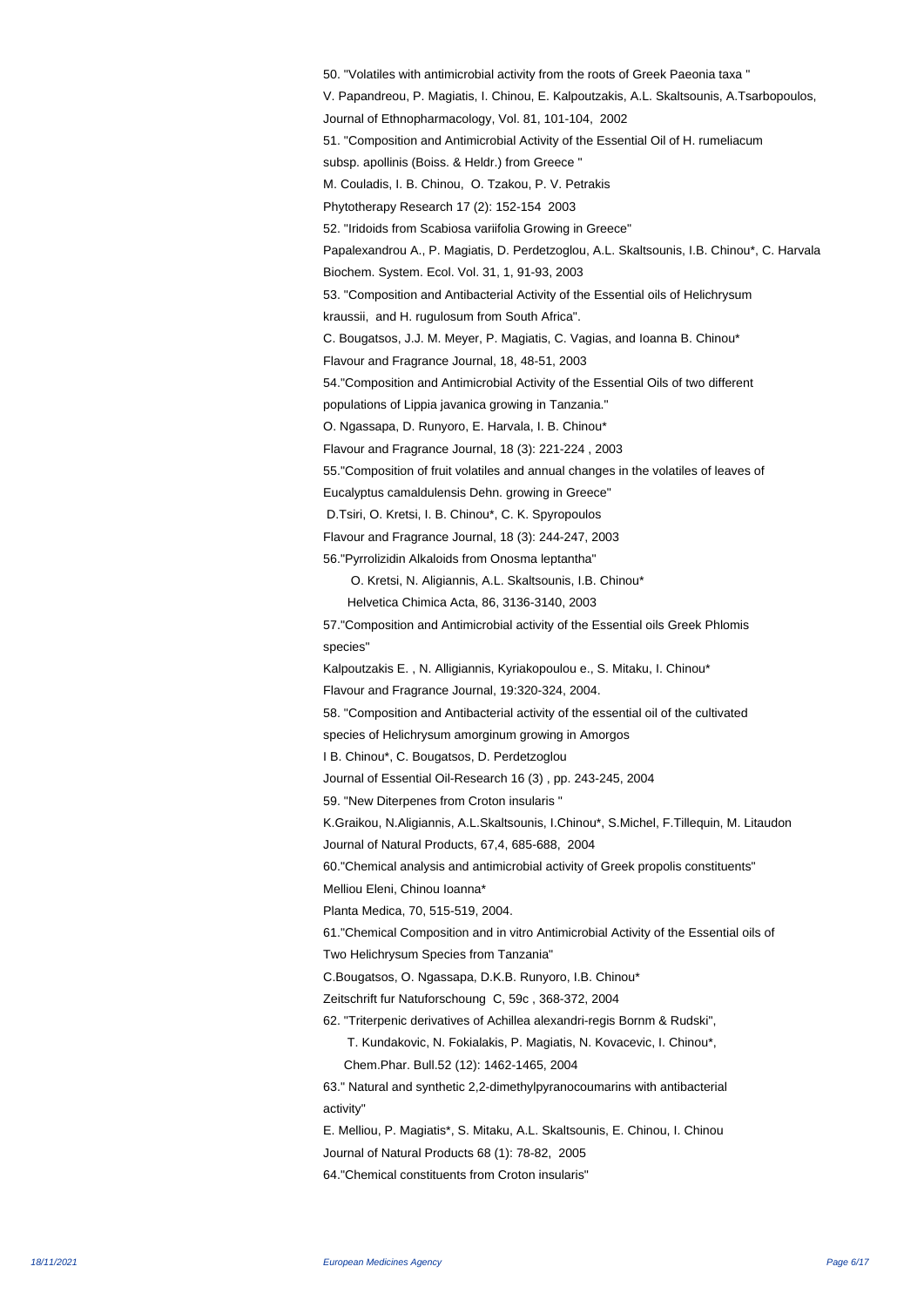K.Graikou, N.Aligiannis, I.Chinou\*, A.L. Skaltsounis, F.Tillequin, M. Litaudon Helvetica Chimica Acta, 88 (10): 2654-2660, 2005 65. "New coumarins from the fruits of Seseli devenyense " Widelski, J.; Melliou, E.; Fokialakis, N.; Magiatis, P.; Glowniak, K.; Chinou, I\*. J. Nat. Prod 68, 1637-1641, 2005 66. "Chemistry and Bioactivity of Royal Jelly from Greece" E. Melliou, I. Chinou\* Journal of Agricultural and Food chemistry, 53,: 8987-8992, 2005 67."Bioactive labdane type diterepenes of Natural Origin" I.B. Chinou\* Current of Medicinal Chemistry12 (11): p. 1295-1317, 2005 68."Naphthazarine derivatives from Onosma leptantha (Boraginaceae)" T. Kundakovic, N. Fokialakis, H. Pratsinis, D. Kletsas, N.Kovacevic, I. Chinou\* Phytomedicine, 13, 290-294, 2006. 69. Chemical constituents from Pterocephalus perenis Graikou K., Aligiannis N., Chinou I.\* Biochem. System. Ecol. 34, p.438-441, 2006 70. "Re-evaluation of Antimicrobial and antioxidative activity of Thymus extracts, growing in Greece, after encapsulation in liposomes" Olga Gortzi, S. Lalas\*, I. Tsaknis, Ioanna Chinou J. Food Protection 69 (12): p. 2998-3005, 2006 (IF 1.687) 71. "Composition and Antimicrobial Activity of the Essential Oils of three Satureja species growing in Tanzania" K. Vagionas, K. Graikou, O. Ngassapa, D. Runyoro, I. Chinou\* Food Chemistry 103, p. 319-324, 2007 72."Composition of the volatile constituents of propolis from various regions of Greece- antimicrobial activity" E. Melliou, El. Stratis, I. Chinou\* Food Chemistry 103, p. 375-380, 2007 73. "The olive constituent oleuropein exhibits proteasome stimulatory properties in vitro and confers lifespan extension of human embryonic fibroblasts" M.Katsiki, N. Chondrogianni1, I. Chinou, A. J. Rivett and E. S. Gonos\* Rejuvenation Research 10 (2), p. 157-172, 2007 74."Composition and Antimicrobial Activity of the Essential Oil of Algerian Phlomis: Phlomis bovei De Noe" C. Liolios, H. Laouer, N. Boulaachen, O. Gortzi, I. Chinou\* Molecules 12, p. 772-781, 2007. 75. "Essential oil composition from Achillea lingulata and A. umbellate" T Kundakovic, N Fokialakis, N Kovacevic and I Chinou\* Flavour and Fragrance Journal 22: 184-187, 2007 76."Fatty acids isolated from royal jelly modulate dendritic cell-mediated immune response in vitro" D. Vucevic, E. Melliou, S.Vasilijic, S. Gasic, P. Ivanovski, I. Chinou, M. Colic\* International Immunopharmacology 7, 1211-1220, 2007 77."Chemical analysis and antimicrobial activity of essential oils from the aromatic plants Artemisia afra and Leonotis ocymifolia growing in Tanzania" K. Vagionas, K. Graikou, D. Runyoro, O. Ngassapa, I.B. Chinou\* J. Essent. Oil Research 19 (4) 396-400, 2007 78. "Reevaluation of antimicrobial and antioxidative activity of Myrtus extracts, growing in Greece, after encapsulation in liposomes" O. Gortzi, S. Lalas, I. Tsaknis, Ioanna Chinou European Food Research and Technology 226 (3) 583-590, 2008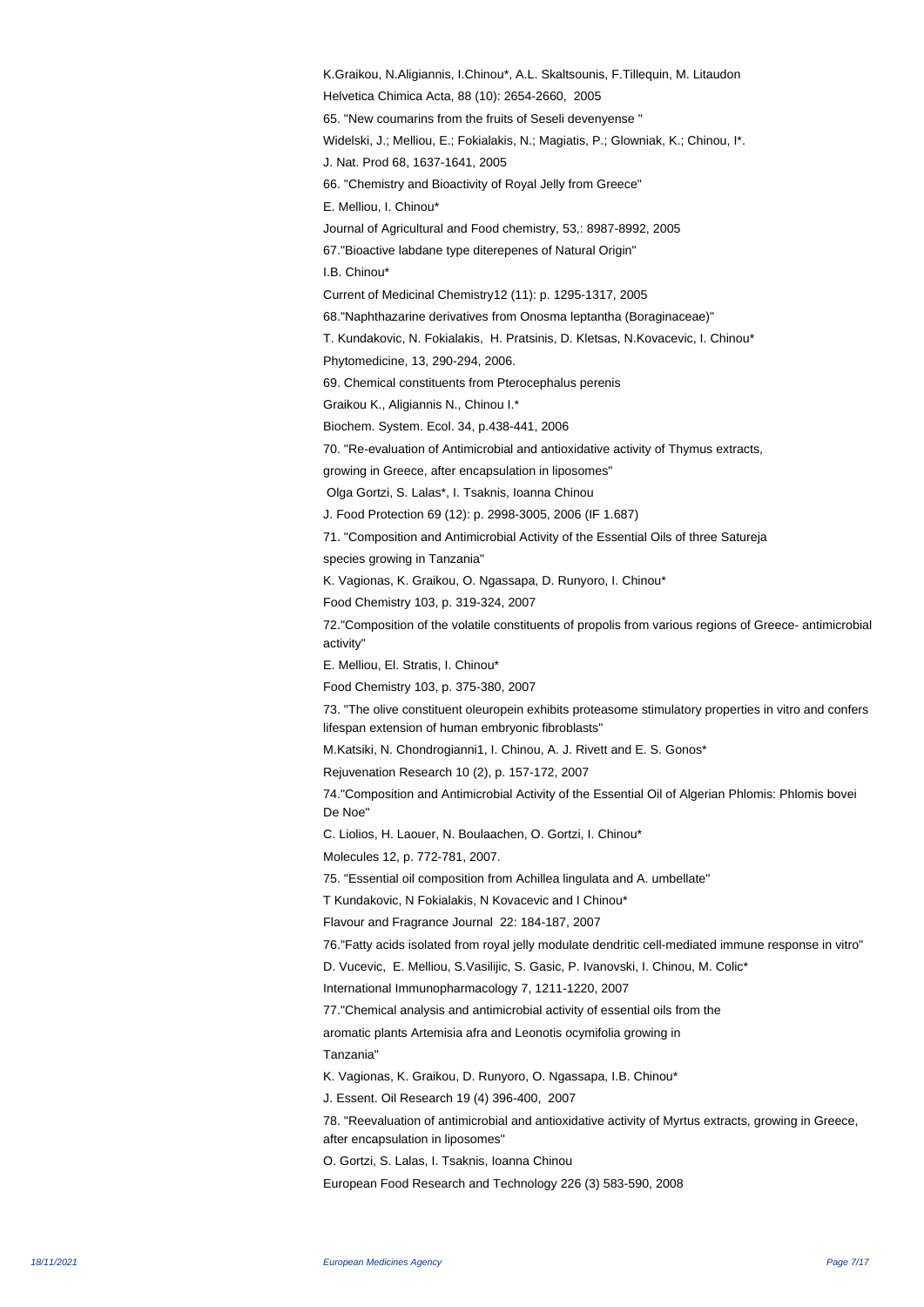79."Coumarins from Peucedanum luxurians"

I.Chinou\*, J.Widelski, N.Fokialakis, P.Magiatis, K.Glowniak,

Fitoterapia, 78, 448-449, 2007

80."Re-evaluation of bioactivities of Origanum dictamnus extracts and essential oils before and after encapsulation in liposomes"

Olga Gortzi\*, S. Lalas, I. Tsaknis, Ioanna Chinou

Molecules, 12, p. 932-945, 2007

81."Cytotoxic activity of Origanum dictamnus L. from Greece"

I. Chinou\*, C. Liolios , D. Moreau , C. Roussakis

Fitoterapia 78, 342-344, 2007

82."Chemical analysis of edible aromatic plants growing in Tanzania"

K. Vagionas, O. Ngassapa, D. Runyoro, K. Graikou, O. Gortzi, I. Chinou\*

Food Chemistry,105, 1711-171, 2007

83."Antinociceptive properties of 1,8-cineole and -pinene, two monoterpenes from the essential oil of Eucalyptus camaldulensis Dehn. Leaves"

C. Liapi, G. Anifantis, I. Chinou, A.P. Kourounakis, S. Theodosopoulos, I. Messari and P. Galanopoulou\*

Planta Medica 73: 1247-1254, 2007

84 "Natural Coumarins from the plants Seseli devenyense and Peucedanum

luxurians as in vitro Antibacterial Agents"

J. Widelski, K. Graikou, K. Glowniak, E. Chinou, I. Chinou\*

 International Journal of Antimicrobial Agents, Vol.29, p.S475, 2007,

85."Walnut extract (Juglans regia L.) and its component ellagic acid exhibit anti-inflammatory activity in Human Aorta Endothelial Cells and osteoblastic activity in KS483 cell line"

Z. Papoutsi, E. Kassi, I. Chinou, L.A. Skaltsounis, P. Moutsatsou\*

British J.of Nutrition, 4: 715-722, 2008

86"Chemical composition of flower of Lavatera trimestris (Malvaceae)"

K. Skalicka\*, E. Melliou, O. Gortzi, K. Glowniak, I. Chinou

Zeitschrift fur Naturforschung C, 62 797-800, 2007

87."Evaluation of the immunomodulatory activities of royal jelly components in vitro"

S. Gasic, D. Vucevic, S. Vasilijic, M. Antunovic, I. Chinou, M. Colic\*

Immunopharmacology and Immunotoxicology, 29 (3-4): 521-536, 2007

88."Chemosystematic value of Chemical constituents from Scabiosa hymettia in Dipsacaceae family"

C. Christopoulou, K. Graikou and I. Chinou\*

Chemistry and Biodiversity 5: 318-323, 2008

89. ."Effect of Citrus essential oil upon growth and cellular lipids of Yarrowia

lipolytica" 

S. Papanikolaou\*, O. Gortzi, E. Margeli, I. Chinou, M. Galiotou-P anayotou, S. Lalas

 Europ. J. Lipid Science Technology 110 (11), pp. 997-1006, 2008

90. "Original triazin inductor of new specific molecular targets, with antitumor activitry against Non Small Cell Lung Cancer"

Moreau D., C. Jacquot, P. Tsitsa, I. Chinou, C. Tomasoni, M. Juge, E. Antoniadou-Vyza, L.

Martignat, A. Pineau, C. Roussakis

International Journal of Cancer 123, 2676-2683 , 2008

91 ."Triterpenoids from Calli of Eucalyptus camaldulensis "

Tsiri, D., N. Aligiannis, K. Graikou, C. Ganis-Spyropoulos , I. B. Chinou\*

elvetica Chimica Acta 91, 2110-2113 , 2008

92. "Liposomal incorporation of carvacrol and thymol isolated from the essential oil of Origanum dictamnus L. and in vitro antimicrobial activity"

C.C. Liolios, O. Gortzi, S. Lalas, J. Tsaknis, I. Chinou\*

Food Chemistry 112 (1), 77-83 2009

93"Biologically active Triterpenoids of Cephalaria ambrosioides roots"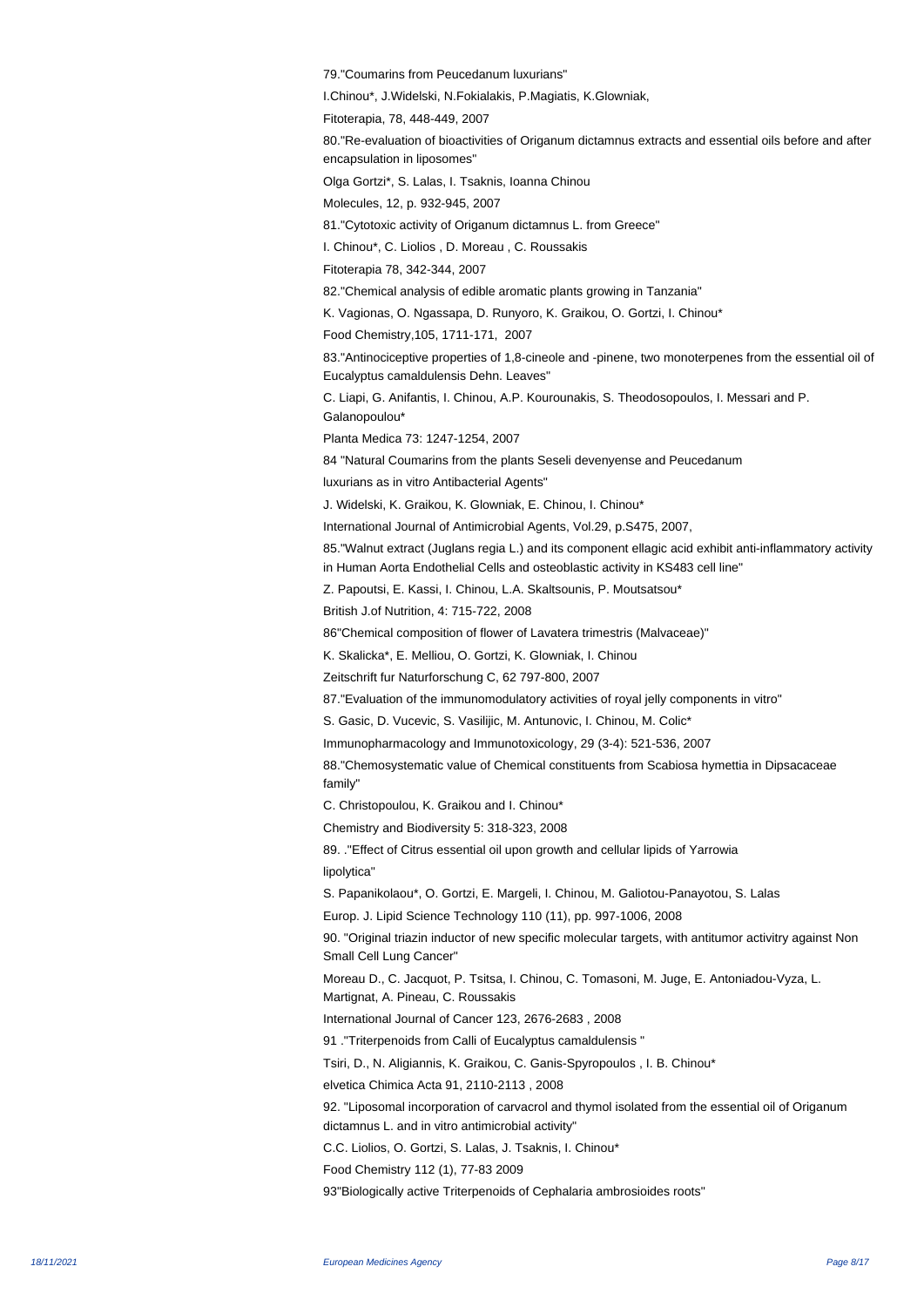S. Passi, N. Aligiannis, Pratsinis H., Skaltsounis A.L., I.B. Chinou\* Planta Medica, 75, 163-167 , 2009 94. "Fatty acids, sterol, phenolic profile and antioxidant activity, of Phoenix theophrasti fruits, growing in Crete, Greece" C. Liolios, G. T. Sotiroudis, I. Chinou\* Plant Foods for Human Nutrition 64 (1), 52-61, 2009 95."The origin of copper-induced medicarpin accumulation and its secretion from roots of young fenugreek seedlings and cell culture. Modulation by calcium-uptake inhibitors" D. Tsiri, I. Chinou, M. Halabalaki, K. Haralampidis, C G. Spyropoulos\* Plant Science, 176(3), 367-374, 2009 96. "Bioactivity of Greek honey extracts on breast cancer MCF-7), prostate cancer (PC-3) and endometrial cancer (Ishikawa) cells: profile analysis of extracts" A. Tsiapara, M. Jaakkola, I. Chinou, K. Graikou, T. Tolonen, V. Virtanen, P. Moutsatsou\* Food Chemistry 116 (3), pp. 702-708 2009 97.."Coumarins from Angelica lucida L. - Antibacterial activities J. Widelski, M. Popova, K. Graikou, K. Glowniak, I. Chinou\* Molecules 14 (8), pp. 2729-2734 2009 98 "Terpenes with antimicrobial activity from Cretan propolis" M. P. Popova, I. B. Chinou, I.N. Marekov, V.S. Bankova Phytochemistry 70 (10), pp. 1262-1271, 2009 99. "PLS Analysis for Anibacterial activity of Natural Coumarins Using Volsurf Descriptors" C. Koukoulitsa, A. Tsantili-Kakoulidou, Thomas Mavromoustakou, I. Chinou QSAR and Combinatorial Science 28 (8), pp. 785-789 2009 100. "Chemosystematic value of the Essential oil Composition of Thuja species cultivated in Poland-Antimicrobial Activity" Tsiri, D., Graikou K., Poblocka-Olech, Baranowska-Krauze M., C.G. Spyropoulos, I. B. Chinou\* Molecules 14, pp. 4707-4715, 2009 101. "Composition and Antimicrobial Activity of the Essential Oils of Ocimum species growing in Tanzania" O. Ngassapa\*, D. Runyoro, K. Vagionas, N. Aligiannis, K Graikou, I. Chinou Food Chemistry, Vol. 119, No 1, pp. 311-316, 2010 102. "Antiproliferative activity of Greek propolis" Pratsinis H., Kletsas D.\*, Melliou E., Chinou I. Journal of Medicinal Food 13 (2) 286-290 2010 103. "Chemical Analysis, Antioxidant and Antimicrobial Activity of Three Greek Cucumber (Cucumis sativus) Cultivars" G. Sotiroudis, E. Melliou, Th. Sotiroudis, I. Chinou\* J. Food Biochem. 34: 61-78 Sp. Iss. SI Suppl. 2010 104. "GC-MS profiling of diterpenic compounds in Mediterranean propolis from Greece" M. Popova, K. Graikou, I. Chinou, V. Bankova\* J. Agric. Food Chem. 58 (5): 3167-3176 2010 105 "A novel large regulator RNA, B2, partially overlapping the HEF1/NEDD9/Cas-L gene" M. Malleter, C.Jacquot, C.Tomasoni, M. Tsvetanova, I. Chinou, M. Juge, A. Pineau, P. Le Pape and C. Roussakis\* International Journal of Molecular Medicine 25 (6): 897-903 2010. 106." Dittany of Crete. An ethnopharmacological review" C. Liolios, K. Gkraikou, E. Skaltsa, I. Chinou\* Journal of Ethnopharmacology, 131, 229-241, 2010 107."In vitro and in vivo anti-ageing and reguvenating effects of quercetin" N. Chondrogianni, S. Kapeta, I. Chinou, K. Vassilatou, I. Papasideri, E. Gonos Experimental Gerontology 45 (10), pp. 763-771 2010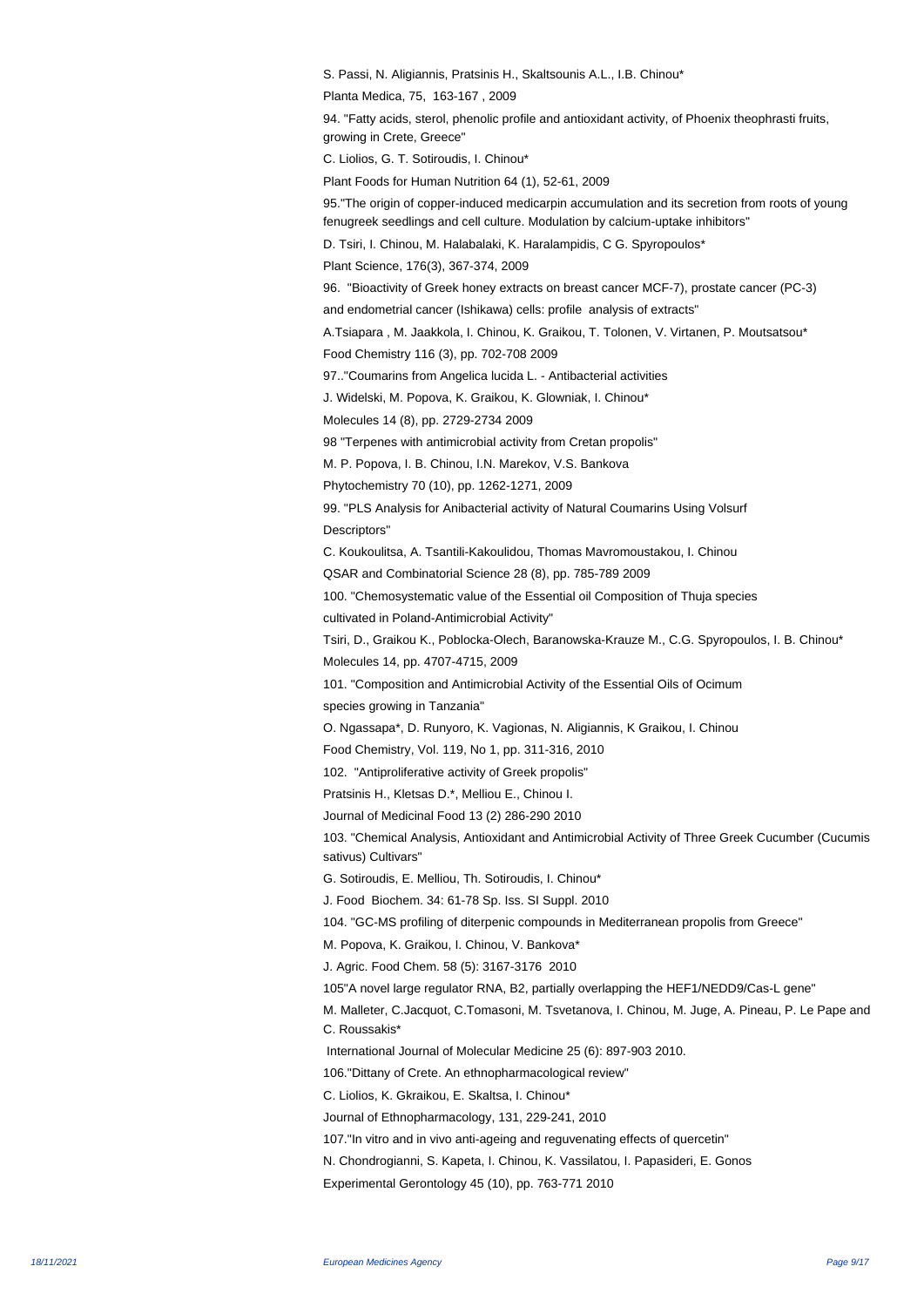108 "Fatty acids derived from royal jelly are modulators of estrogen receptor function"

P. Moutsatsou, Z.Papoutsi, E. Kassi, N. Heldring, A.Tsiapara, E. Melliou, G.P. Chrousos, I. Chinou, A. Karshikoff, L. Nilsson, K. Dahlman-Wright

PLOS ONE , 5(12), 1-10, 2010

109. 3,10-dihydroxy-decanoic acid, isolated from royal jelly, stimulates Th1 polarizing capability of human monocyte-derived dendritic cells"

T. Dzopalic, D. Vucevic, S. Tomic, J. Djokic, I. Chinou and M. Colic\*

 Food Chemistry 126 (3): 1211-1217 2011

110. "Metals and selenium induce medicarpin accumulation and excretion from the roots of fenugreek seedlings: a potential detoxification mechanism"

I. Matsouka, D. Beri, I. Chinou, K. Haralampidis, C. G. Spyropoulos

 Plant and Soil 343: 235-245, 2011

111. Chemical analysis of Lithospermum canescens (Michx.) Lehm. hairy roots through GC-MS, LC/MS/MS and NMR methods."

K. Graikou, K. Syklowska Baranek, A. Pietrosiuk, H. Damianakos, M. Jeziorek, I. Chinou \* Acta Chromatographica, Vol.23 (2), 353-363. 2011

112. Chemical analysis and Anti-oxidant properties of Greek pollen

Graikou K., Kapeta S., Aligiannis N., Sotiroudis G., Chondrogianni N., Gonos E., Chinou I\*.

Chemistry Central Journal 5 (1), art. no. 1752 2011

113"Chemical Constituents of selected Greek Bee-Honeys with Antimicrobial activity"

Eleni Melliou and Ioanna Chinou\*

Food Chemistry 129 (2), pp. 284-290 2011

114. "Enhanced production of antitumour naphthoquinones in transgenic hairy root lines of Lithospermum canescens transgenic roots"

Syklowska-Baranek K., Pietrosiuk A.,, Gawron A., Kawiak A., Lojkowska E., Jeziorek M., Chinou I. Plant Cell, Tissue and Organ Culture 108 (2) , pp. 213-219 2012

115 . "Chemical Composition and Biological Activity of the Essential Oil from the wood of Pinus heldreichii Christ. var. leucodermis"

Graikou K., O. Gortzi, G. Mantanis and I. Chinou\*

European Journal of Wood and Wood Products DOI 10.1007/s00107-012-0596-9 2012

116. "Chemosystematic value of the chemical anlaysis of Penstemon campanulatus "

 Zajdel S., Graikou K., Glowniak K., Chinou I. \*

 Fitoterapia 83, 373-376, 2012

117. "Regulation of Medicinal Plants for Public Health - European Community

Monographs on Herbal Substances"

W. Knoss\*, I. Chinou

Planta Medica 78 (12) , pp. 1311-1316 2012

118. "Determination of antimicrobial activity and resistance to oxidation of

Moringa peregrina seed oil"

S. Lalas, O. Gortzi\*, V. Athanasiadis, J. Tsaknis, I. Chinou

Molecules 17 (3) , pp. 2330-2334 2012

119. "Effect of 1 phenylalanine on PAL activity and producstion of naphtoquinone pigments in suspension cultures of Arnebia euchroma (Royle) Johnst "

Syklowska-Baranek, K. \*, Pietrosiuk, A., Naliwajski, M.R., Kawiak, A., Jeziorek, M., Wyderska, S., Lojkowska, E., Chinou, I.

In Vitro Cellular and Developmental Biology - Plant ,48(5) pp. 1-10 2012

120. "Isohexenylnaphthazarins with antimicrobial and cytotoxic activities from Arnebia euchroma (Royle) Jonst. in vitro culture"

Damianakos H, N. Kretschmer , Syklowska Baranek K, Pietrosiuk A, Bauer R., Chinou I\* Molecules 17 (12) , pp. 14310-14322 2012

121. "Chemical analyses of Penstemon species systematic value (Penstemon fruticosues, P. venustus, P. "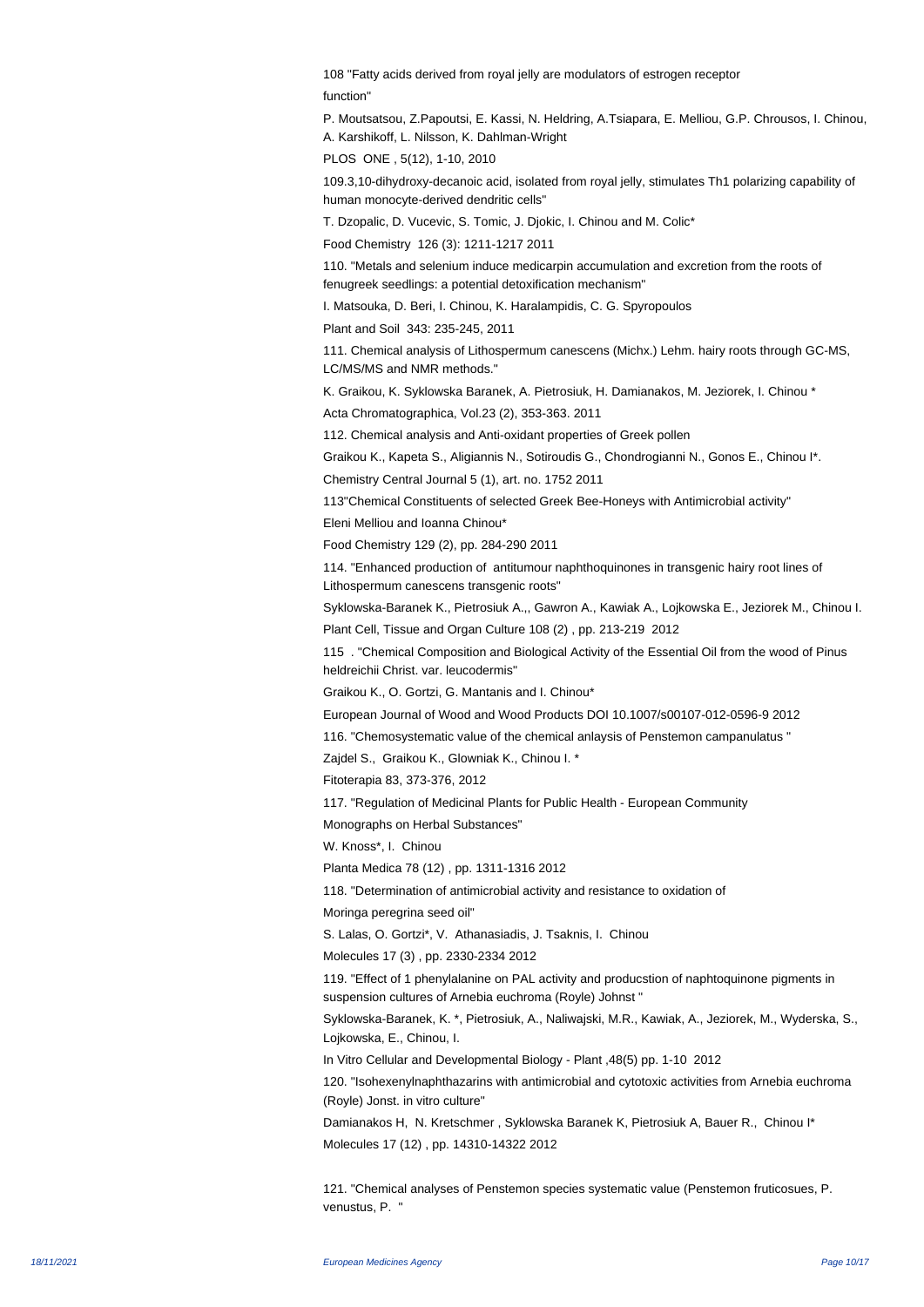Zajdel S., Graikou K., Sotiroudis G., Glowniak K., Chinou I. \* Natural Product Research 27 (24) pp 2263 - 2271 2013 122. "Dose-dependent immunomodulatory effects of 10-hydroxy-2-decenoic acid on human monocyte-derived dendritic cells" D. Mihajlovic, I. Rajkovic, I. Chinou, M. Colic Journal of Funtional foods vol 5(2), pp. 838 - 846 2013 123. " Chemical constituents from the aerial parts of Onosma erecta " Damianakos H., Sotiroudis G., Chinou I. \* J. Nat Prod. 76 (10) , pp. 1829-1835 2013  $124 <$ Mihajlovic, D., Vucevic, D., Chinou, I.,Colic, M. European Food Research and Technology 238(5), p 881-887; 2014, 125. "Phenolic acid composition, antiatherogenic and anticancer potential of Greek honeys derived from various regions in Greece" E Spilioti, M Jaakkola, T Tolonen, V Virtanen, I Chinou , E Kassi and P. Moutsatsou Plos One Volume 9, Issue 4, 21 April 2014, Article number e94860 2014 126. "Herbal medicinal products in EU. Regulation an up-to-date scientific review" I Chinou , Gioacchino Calapai, Werner Knoess Phytochemistry Reviews 13(2), p 539-545 2014 127. "A monoterpene, unique component of Greek thyme honeys, induces apoptosis in prostate cancer cells via inhibition of NF-B activity and IL-6 secretion" E Kassi, I Chinou\*, E. Spilioti, A. Tsiapara1, K. Graikou, S Karabournioti, P Moutsatsou\* Phytomedicine 21(11), 1483-1489 2014 128. "The chemical profile on pyrrolizidine alkaloid of selected Greek endemic Boraginaceae plants, through GC-MS" Damianakos H., Jeziorek M., Pietrosiuk A., I. Chinou, Journal of AOAC International Vol. 97(5), 2014 129."Cucurbitacin-D-induced CDK1 mRNA Up-regulation Causes Proliferation Arrest of a Non-small Cell Lung Carcinoma Cell Line (NSCLC-N6)" C Jacquot, B Rousseau, D Carbonnelle, I Chinou, M Malleter, C Tomasoni, C Roussakis Anticancer Research 34: 4797-4806, 2014 130. "Monographs, Public statements. List entries" Chinou I. Journal of Ethnopharmacology Vol 158(PB) 458-462 2014 131 "Long-term administration of Greek Royal Jelly on learning and spatial memory as well as the concentration of brain neuro transmitters in aged wistar male rats". J Pyrzanowska, A Piechal, K Blecharz-Klin, I Joniec-Maciejak, K Graikou, I Chinou and E Widy-Tyszkiewicz J. Ethnopharmacology, Vol 155(1), 343-351 2014 132"Nutritional exposure to toxic pyrrolizidine alkaloids" C Damianakos, I Chinou, G-A Karikas Pharmakeftiki 27(1), 15-30, 2015 133 " Phytochemical Analysis And Biological Evaluation Of Selected African Propolis Samples from Cameroon and Congo Papachroni D, Graikou K., Damianakos H., Kosalec I., Ingram V, Chinou I Natural products Communications vol 10(1) 67-70 2015 134 Traditional Medicines in the European Union - Recent HMPC Guidance on Regulation of (Traditional) Herbal Medicinal Products Werner Knoss and Ioanna Chinou Science 13 November 2015: Vol. 350 no. 6262 p. 871 DOI: 135 Contact dermatitis as an adverse reaction to some topically used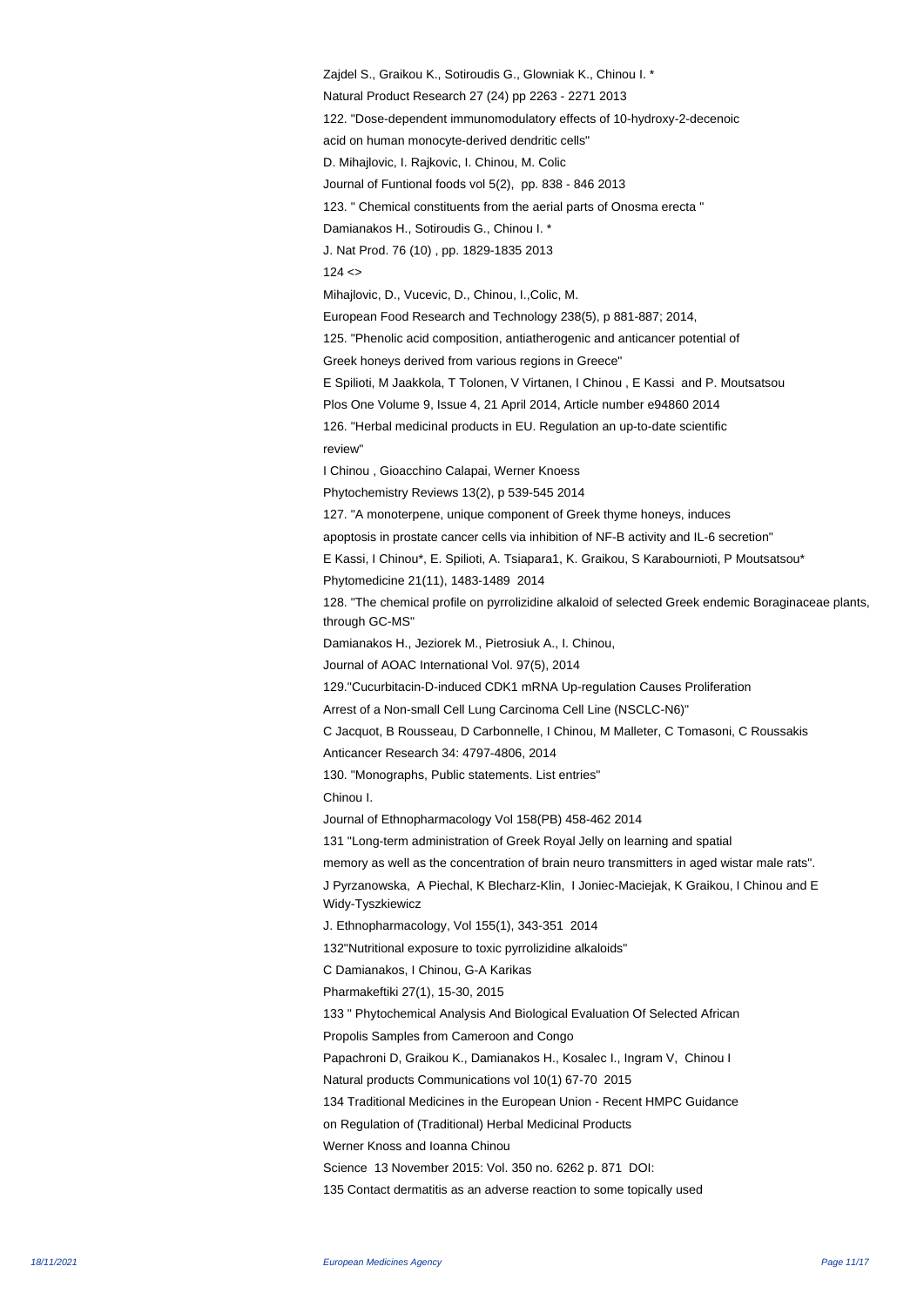European herbal medicinal products-Part 2: Echinacea purpurea-Lavandula angustifolia. Gangemi S, Minciullo PL, Miroddi M, Chinou I, Calapai G, Schmidt RJ. Contact Dermatitis. 2015 Jan 19. doi: 10.1111/cod.12328. [Epub ahead of print] 136 "Pyrrolizidine alkaloids from Onosma kaheirei (Boraginaceae)" I M Orfanou, H Damianakos, K Graikou, I Bazos and I Chinou Records of Natural products 2015 1(2), 221-227 137 Inhibition of c-MYC with involvement of ERK/JNK/MAPK and AKT pathways as a novel mechanism for shikonin and its derivatives in killing leukemia cells Q Zhao, AN Assimopoulou, S M. Klauck, H Damianakos, I Chinou, N Kretschmer, J-L Rios, V P. Papageorgiou, R Bauer, T Efferth ncotarget 6(36), 2015, 38934-38951 138 " Administration of Greek Royal Jelly produces fast response in neurotransmission of aged Wistar male rats" J. Pyrzanowska, A Piechal, K Blecharz-Klin, I Joniec-Maciejak, K Graikou; I Chinou; and E Widy-Tyszkiewicz Journal of Pre-Clinical and Clinical Research, 2015, 9(2), 151-157 139 "Antimicrobial activity of petroleum ether and methanolic extracts from fruits of Seseli devenyense Simonk. and the herb of Peucedanum luxurians Tamam" Widelski, J. ,Grzegorczyk, A.,Malm, A.,Chinou, I.,Glowniak, K. Curr Issues in Pharmacy Medical Sciences 28(4), 2015, 257-259 140 "Chemical analysis of 32 selected samples of Mediterranean propolis-Biological activities . Is it a new type?" Graikou K., M. P. Popova, V.S. Bankova, I. B. Chinou \* LWT - Food Science and Technology 65, 261-267 2016 141 "Pyrrolizidine alkaloids from Cynoglossum columnae Ten (Boraginaceae) Damianakos H, Jeziorek M, Syklowska Baranek K ; Pietrosiuk A, W. Buchwald, Chinou I. \* Phytochemistry letters 15 (1), 234-237, 2016 142 "Contact dermatitis as an adverse reaction to some topically used European herbal medicinal products - Part 3: Mentha x piperita-Solanum dulcamara" Gangemi S, Minciullo PL, Miroddi M, Chinou I, Calapai G, Schmidt RJ. Contact Dermatitis 74(3) 2016, p 131-144 doi:10.1111/cod.12483 143 Chemical composition and antimicrobial activity of essential oils of Geniosporum rotundifolium and Haumaniastrum villosum (Lamiaceae) growing in Tanzania " O D. Ngassapa, D Runyoro, K Vagionas, K Graikou and I B. Chinou Trop J Pharm Res 15(1), 2016, 107-113 144 Greek-origin Royal Jelly improves the lipid profile of postmenopausal women I Lambrinoudaki, A Augoulea, D Rizos, M Politi, N Tsoltos, M Moros, I Chinou, K Graikou, E Kouskouni, S Kambani, K Panoulis, P Moutsatsou Gynecological Endocrinology 32(10), 835-839 2016 145 Biological properties of mud extracts derived from various spa resorts from Greece Spilioti E; Vargiami M; Letsiou S; Gardikis, K; Sygouni, V; Koutsoukos, P; Chinou, I; Kassi, E; Moutsatsou P Environmental Geochemistry and Health 2016 146. Chemical composition of selected Cordia species from Panama. Biological Activities Fouseki M.M., Damianakos H., Karikas A.G.; Gupta M.; Roussakis C.; Chinou I. Fitoterapia 115, 9-14 2016 147. Stimuli-responsive survey of Hellenic Pharmaceutical Society (HPS) to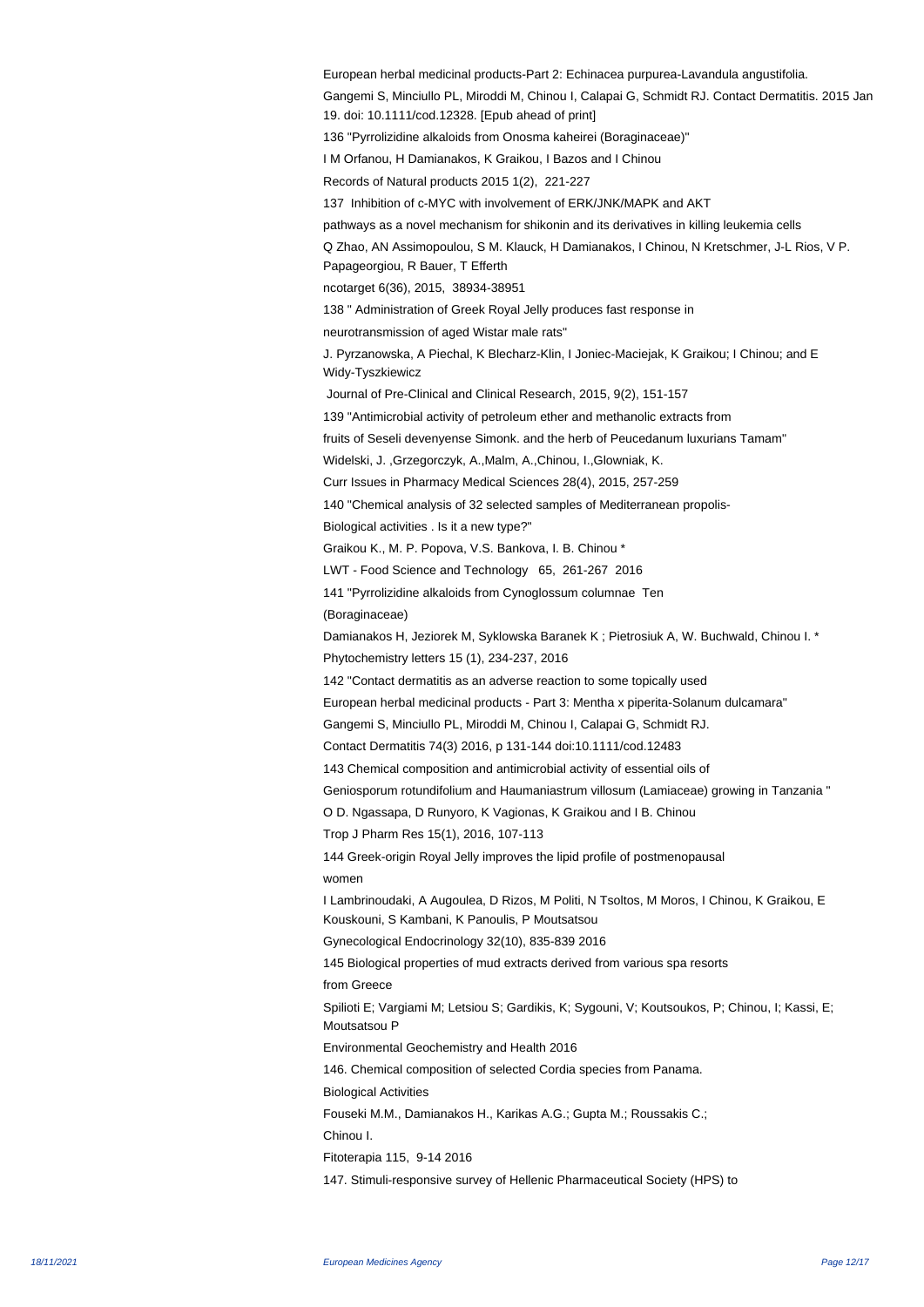detect learning needs of Greek pharmacists towards Continuing Professional Development (CPD) Demetzos C, Tsantili A., Skaltsa E., Siamidi A., Koutepas G., Pippa N., Gardikis K., Chinou I., Tzakou O., Hantziantoniou S., Ghirtis K. European Journal of Pharmaceutical Sciences 93 (2016) I-IV 148 Clinoptilolite (Zeolite) - New Scientific data fields of uses and applications C G Ganos, N Pirmettis, I B Chinou, K G Graikou\* Pharmakeftiki 2016 149. Comparative study on Naphthoquinones Content from Selected Greek Endemic Boraginaceae Plants - Antimicrobial Activities T Toufa, H Damianakos, K Graikou, I Chinou Nat Prod Communications 12 (2), 179-180, 2017 150. "Contact dermatitis as an adverse reaction to some topically used European herbal medicinal products - Part 4: Solidago virgaurea-Vitis vinifera\*" Gangemi S, Minciullo PL, Miroddi M, Chinou I, Calapai G, Schmidt RJ. Contact Dermatitis 77(2), pp. 67-87 2017 151. Characterization and Biological Evaluation of Polish Propolis M Popova, E Giannopoulou, K Skalicka-Wozniak, K Graikou, J Widelski, V Bankova, H Kalofonos, G Sivolapenko, K Gawel-Beben, B Antosiewicz, and I Chinou Molecules 22, 1159; doi:10.3390/molecules22071159, 2017 152. Rare coumarins induce apoptosis, G1 cell block and reduce RNA content in HL60 cells Widelski, J., Kukula-Koch, W.,Baj, T., Kedzierski,B, Fokialakis, N., Magiatis, P., Pozarowski, P., Rolinski, J., Graikou, K., Chinou, I., Skalicka-Wozniak, K. Open Chemistry . 15(1) 2017, P 1-6 Open Access 153. Evaluation of Phenolic Compounds in Cistus creticus Bee Pollen from Greece. Antioxidant and Antimicrobial Properties E Atsalakis, I Chinou, M Makropoulou, S Karabournioti, K Graikou Nat Prod Communications 12 (1), p 1813-1816, 2017 154. Hippophae recens- An Overview of scientific data C G Ganos, K G Graikou, P. Tzimas, G.A. Karikas, I B Chinou, Pharmakeftiki 2017 155 Phytochemical Analysis and Antimicrobial Activity of Origanum dictamnus traditional herbal tea (decoction) M Varsani, K Graikou, A Velegraki, I Chinou Nat Prod Communications 12 (1), p 1801-1804, 2017 156. Phytochemical Analysis and Biological Evaluation of Three Selected Cordia species from Panama G Marini, K Graikou, G Zengin, GA. Karikas, M P. Gupta, I Chinou\* Industrial crops & Prod Vol 120, 15 Septemb, 84-89, 2018 157. "Kainari - a Unique Greek Traditional Herbal Tea, from the Island of Lesvos. Chemical Analysis, Antioxidant and Antimicrobial Properties" Babali E, Graikou K, Aligiannis N, Chinou I E-Based Complem Altern Med Vol 2018, 2018, Article number 6802753, 2018 158. Long-term administration of Greek Royal Jelly decreases GABA concentration in the striatum and hypothalamus of naturally aged Wistar male rats Pyrzanowska J., Wawer A., Joniec-Maciejak I., Piechal A., Blecharz-Klin K., Graikou K., Chinou I., Widy-Tyszkiewicz E. Neuroscience Letters Vol 675, 14 May, 17-22, 2018. 159 Isolation and antimicrobial activity of coumarin derivatives from fruits of Peucedanum luxurians Tamamsh. J Widelski, S Vlad Luca, A Skiba, I Chinou, L Marcourt, JL Wolfender, K. Skalicka-Wozniak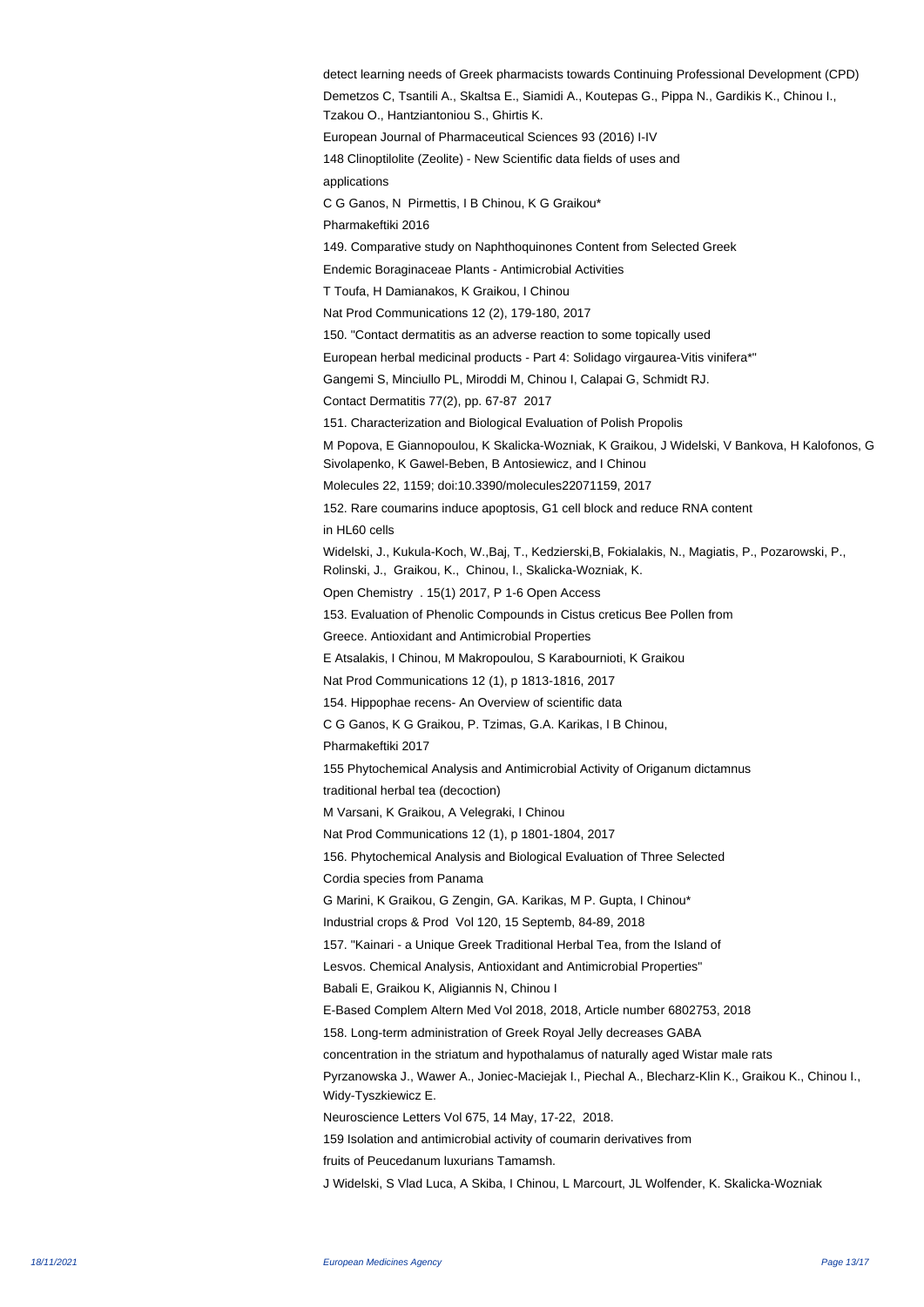Molecules 23, 1222; doi:10.3390/molecules23051222 2018

160. Antioxidant and enzyme inhibitory activities of disodium rabdosiin

isolated from Alkanna sfikasiana Tan, Vold and Strid

T Tufa, H Damianakos, G Zengin, K Graikou, I Chinou\*

 South African J Botany 20, pp. 157-162 2019, https://doi.org/10.1016/j.sajb.2018.04.005 161.Isolation and structure elucidation of secondary metabolites of two Greek endemic

Inula species. Biological activities. Biological activities

Mihalakea E.; K Graikou; N. Aligiannis; G. Panoutsopoulos; E. Kalpoutzakis;Chinou I

Phytochemistry letters 31, pp. 155-160 2019

162. Bioactive rinderol and cynoglosol isolated from Cynoglossum columnae Ten. In vitro root culture

M Jeziorek, H Damianakos, A Kawiak, A Laudy, K Syklowska-Baranek, K Zakrzewska, I Chinou, A Pietrosiuk

Industrial crops & Prod 137, pp. 446-452 2019

163 "Pre-clinical and clinical evidence supporting use of cannabidiol in psychiatry"

G Calapai, C Mannucci, I Chinou, L Cardia, F Calapai, E E Sorbara, B Firenzuoli, V Ricca, GF Gensini, F Firenzuoli

Evidence-Based Compl Altern Med 2019

164. Pimpinella anisum seeds essential oil from Lesvos island: effect of hydrodistillation time, comparison of its aromatic profile and Safe use with samples from Greek market.

E Anastasopoulou, K Graikou, C Ganos, G Calapai, I Chinou

Food Chem Toxicology, 135, 2020, Article number 110875

165 Pharmaceutical Mushrooms: Ganoderma lucidum

D Karalia, K Graikou, O Gortzi, I Chinou

Pharmakeftiki, 32(2) p 57-77 2020

166. Phytochemical analysis and biological evaluation of the aerial parts from Symphytum anatolicum Boiss. and Cynoglottis barrelieri (All.) Vural & Kit Tan (Boraginaceae)

EF Varvouni, G Zengin, K Graikou, C Ganos, T Mroczek, I Chinou

Biochem Syst Ecol 92, Article number 104128 2020

167. Phytochemical analysis and Biological activities of Rindera graeca

Ganos C, Aligiannis N., Naziris N., Chountoulesi M., Chinou I., Mroczek T., Graikou K Molecules 25(16), 2020, 3625

168 Phytochemical analysis, and biological investigation of Phyllocara aucheri

from Turkey

EF Varvouni, G Zengin, K Graikou, C Ganos, T Mroczek, I Chinou

South African Botany, 021, 137, pp. 340-344 2021

169 NMR metabolic profiling of Greek propolis samples: Comparative evaluation of their phytochemical compositions and investigation of their anti-ageing and antioxidant properties.

M-I Stavropoulou, K Stathopoulou, A Cheilari, D Benaki, K Gardikis, I Chinou, N Aligiannis

 J Pharm Biomed Anal 2021, 194, 113814

170 Chemical profile f greek Arbutus unedo honey - biological properties Graikou K, A Andreou, I **Chinou** 

 Journal of Apicutural Research 2021 26(13),3976

171. Chemical analysis -biological activities of the seeds of a greek cultivar artichoke (Cynara cardunculus). A by-product of potential high nutritional value

K Graikou, P-M Kourti, G Zengin, O. Gortzi, N Danalatos, I Chinou

 Planta Medica 2021 Article in Press

172. Volatiles from selected Apiaceae species cultivated in Poland -

Antimicrobial activities

J. Widelski, K. Graikou, C. Ganos, K. Skalicka-Wozniak, I. Chinou

Process 9 (4), 695 2021

173. Is Portulaca oleraceae a medicinal plant? Overview of recent data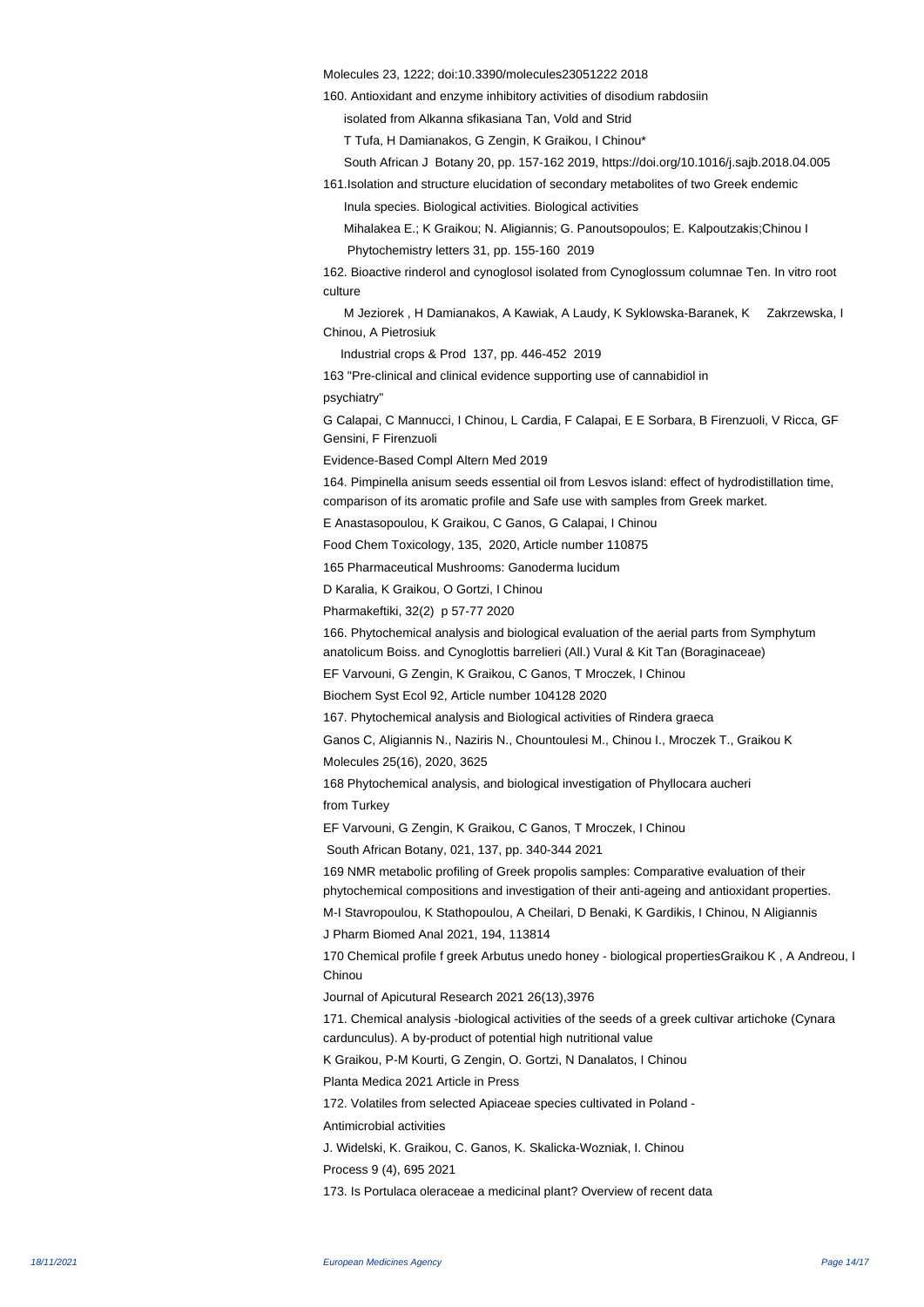E.F. Varvouni, K Graikou, GA. Karikas, I Chinou\*

Pharmakeftiki 33, I, 2021

174. Chemical profile and screening of bioactive metabolites of Rindera graeca (A. DC.) Bois. & Heldr. (Boraginaceae) in vitro cultures

 K Graikou, H Damianakos, C Ganos, K Syklowska-Baranek, M Jeziorek, A Pietrosiuk, C Roussakis, I Chinou\*Plants 10 (5), 834 2021

175. Ochraceopyronide, a rare -pyrone-C-lyxofuranoside from a soil derived fungus Aspergillus ochraceopetaliformis

M A. Asmaey, D Abatis, A S. Abdel-Razek, G. Lambrinidis, I. Chinou, N. Fokialakis, M. Shaaban, N. Aligiannis

Molecules 26(13),3976 2021

176. Chemical and biological evaluation of the oil and seed-cake from seeds of the Greek cardoon cultivar as potential source of a functional vegetable oil. Comparison with sesame, flaxseed and extra-virgin olive, oils

E-F Varvouni, K Graikou, O Gortzi, A Cheilari, N Aligiannis, I Chinou

Accepted for publication Foods 2021

177. Rindera graeca (A. DC.) Boiss. & Heldr. (Boraginaceae) in vitro cultures targeting rosmarinic and lithoseprmic acids production

 K Syklowska-Baranek, M Gawel, M Kawka, M Jeziorek, L Kuzma, E Szyszko, P Stepien, K Graikou, I Chinou, A Piertosiuk

Submitted for publication to Industr Crops Prods 2021

Chapters in Books

S. Pasi, N. Aligiannis, I. B. Chinou\*, A.L. Skaltsounis "Chemical constituents and their antimicrobial activity from the roots of Cephalaria ambrosioides"In the Book entitled "Natural Products in the New Millenium: Prospects and Industrial Applications" Kluwer academic publishers b.v. (December 2001)

Harvala E., O. Kretsi, I. B. Chinou\* "Composition and antibacterial activity of the essential oils of Eucalyptus camaldulensis growing in Greece "In the Book entitled "Natural Products in the New Millenium: Prospects and Industrial Applications" Kluwer academic publishers b.v. (December 2001)

. Chinou. "Primary and Secondary metabolites and their Biological activity", Chapter 4 in the Book "TLC in Phytochemistry" Vol 99. Editors M. Waksmundzka-Hajnos, J. Sherma, T. Kowalska, Edited by CRC, Taylor and Francis Group, p. 59-76, 2008

In the Book: "Olives and Olive Oil in Health and Disease Prevention" Edited by Victor R. Preedy and Ronald Ross Watson, Elsevier/ April 2010

Part 3.2 Oleuropein

N. Chondrogianni, I. Chinou, E. Gonos: "Anti-aging properties of the olive constituent oleuropein in human cells"

In the Book of CRC Taylor and Francis "High performance liquid

chromatography in phytochemical analysis" Vol 100, Editors M. Waksmundzka-Hajnos, J. Sherma, T. Kowalska.

I. Chinou "Herbal drugs and the role of chromatographic methods in their analysis" November 2010

In the Book Series "Studies in Natural Products Chemistry (Bioactive Natural Products)" Elsevier Science Publishers - Amsterdam Vol 40, Editor: Prof. Atta-Ur-Rahman,

I.Chinou , E. Melliou "Chemistry and Bioactivities of Royal Jelly" 2014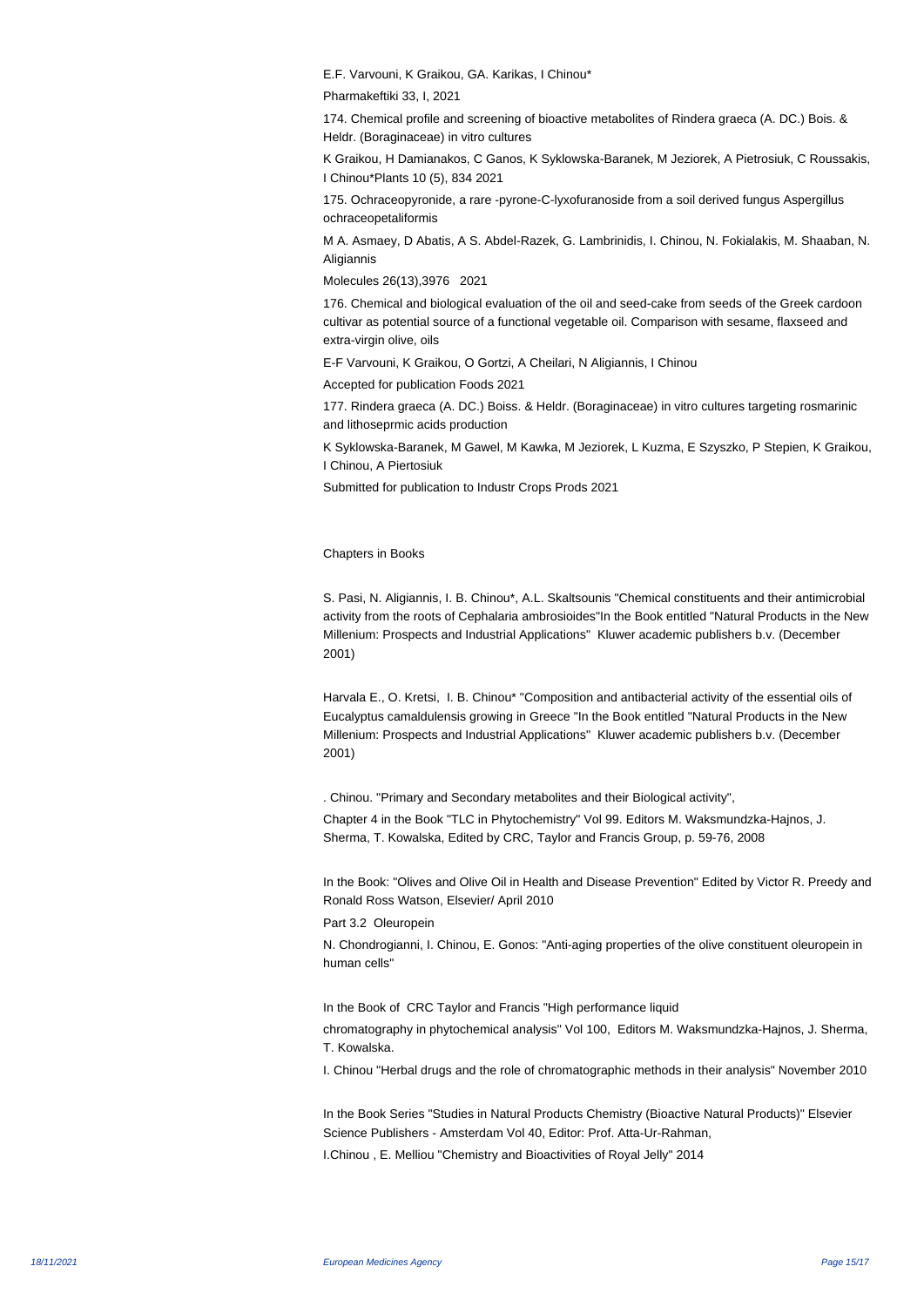SOCRATES - ERASMUS with University of Nantes France, (1994-1996). SOCRATES - ERASMUS with University of Lublin (Poland), (2001-2006). SOCRATES - with Medical University School of Warsaw Poland, (2002-2006). Leonardo DaVinci ,Training & Quality LLP Programme for PhD candidate Ms S. Zajdel (Dept. of Pharmacognosy, Medical University of Lublin, Lublin, Poland) entitled: "Phytochemical Analysis of selected Penstemon species" April -June 2010

## Memberships Reviewer in the Scientific Journals

Planta Medica, / Journal of Ethnopharmacology, / Journal of Agricultural and Food Chemistry, / Flavour and Fragrance Journal, / Journal of Essential Oil Research/ Current of Medicinal Chemistry / Biochemical Systematics and Ecology/ Food Science and Technology International/ Archive der Pharmacie/ Journal Organic Letters/ Natural Products Communications/ J. Natural Products/ Pharmaceutical Biology/ Journal of Pharmacy and Pharmacology/ Journal of Herbs, Spices and Medicinal Plants/ Journal of South African Botany / Journal of Separation Science / The Chemistry Central Journal / Acta Chromatographica / Journal of Biological research /Journal of Food Biochemistry / European Journal of Biology /Natural Products Research/ / Journal of Chromatography A /Recent Patents on Food, Nutrition & Agriculture / Chemical Engineering Research and Design / Cancer Chemotherapy and Pharmacology / Food and Chemical Toxicology / Journal of ApiProduct and ApiMedical Science /Journal of the Air & Waste Management Association/Journal of Forestry Research Food Analytical Methods /Scientia Pharmaceutica/ Nutrition research /

Member of the Editorial Board of the scientific Journals: Journal of Ethnopharmacology (2001-2009)

Journal Natural products Communication

Frontiers in Pharmacology

Other Relevant Information Author of 176 research articles in International Phytochemical, scientific journals, and more than 235 International Congresses . She is the author of 26 Reviews - Chapters in Books and monographs. 1st prize of the Greek Society of Ethnopharmacology January 2004, for the monograph " Cretan Origanum dictamnus"

> - 1st prize for the best poster presentation (650 participations among 75 countries) from the Society of Medicinal Plant Research 53rd Annual Congress Florence 21-25 August 2005 "Advances in the chemistry and bioactivity of royal jelly" , E. Melliou I Chinou

> - External examiner of Pharmacognosy at the School of Pharmacy, Div. of Pharmacognosy Dar-es Salaam Tanzania.

- Visiting Prof at the Dept of Pharmacognosy-Chemistry of Natural Products, Medical School of Lublin, Poland (April 2008)

member of the International Honey Commission

 Elected member of the Hellenic Pharmaceutical Society (May 2012) and after June 2012 elected as General secretariat of Hellenic Pharmaceutical Society (EFE)

External examiner of projects on <

 External examiner of Billateral projects of Greece-Russia, Greece Spain of the General Secretariat of Research and Technology 2004

External examiner of research projects of the Agricultural University of Athens 2009.

 External examiner of research projects of the University of Thessaly 2012-2013 Member of 38 Organizing and/or Scientific Committees

she has given more than 125 Lectures/oral presentations after invitation in International Congresses as invited speaker (Greece, France, Germany, Poland, Italy, Portugal, Austria, Slovenia, Serbia, Spain, Turkey, Malta, Cyprus, China , UK etc)

Promoter of 12 PhD theses (in Greece, Serbia, Poland)